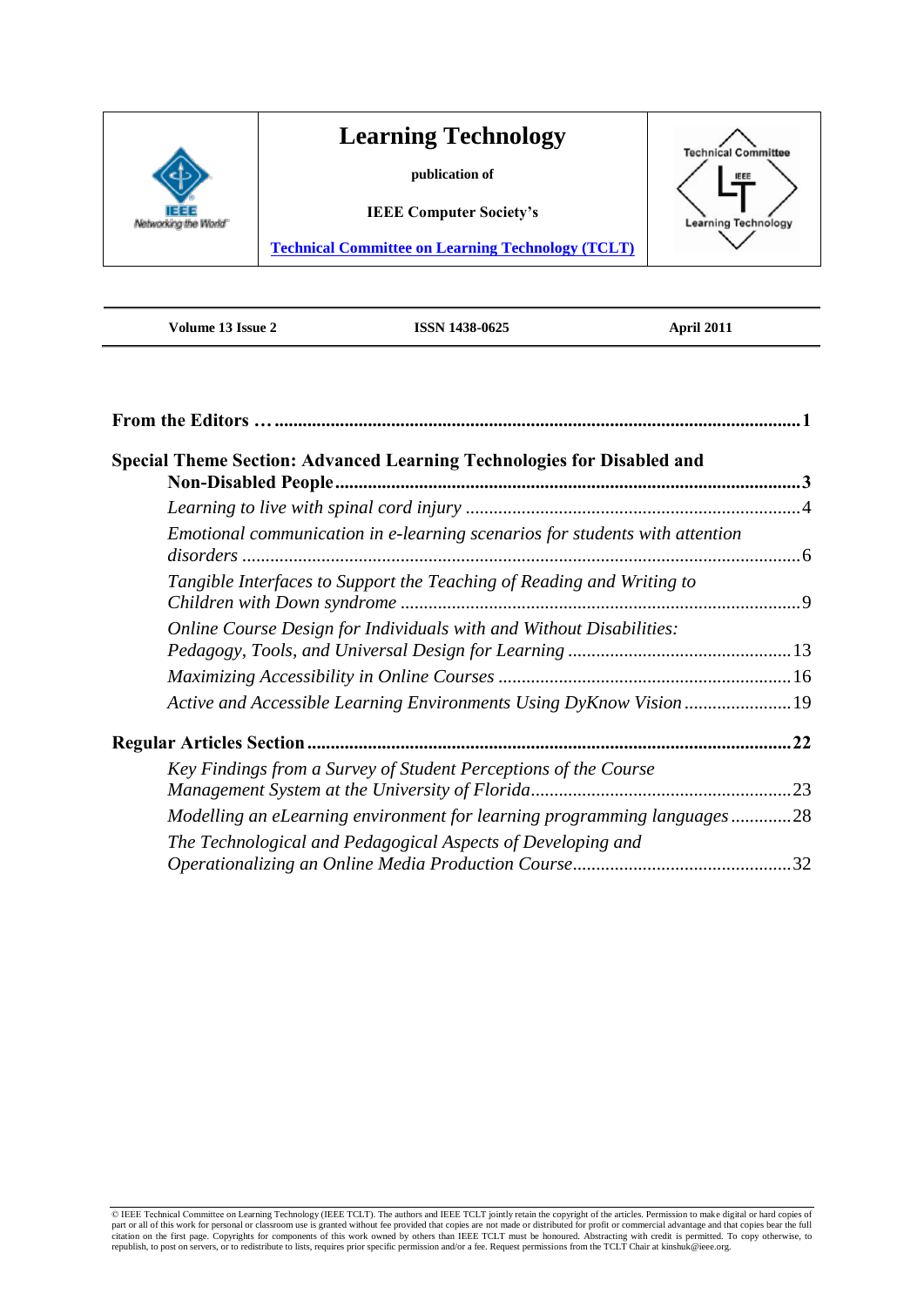# **From the Editors …**

<span id="page-1-0"></span>Welcome to the April 2011 issue of the Learning Technology newsletter on Advanced Learning Technologies for Disabled and Non-Disabled People.

The rapid evolution of ICT offers unprecedented opportunities for the integration of disabled people in the society. Advanced learning technologies can adapt to the needs, requirements and preferences of each individual user, therefore they can provide equal access to *all* students. In fact, even the term disability is re-defined in this context, as "*a mismatch between the needs of the learner and the education offered; it is therefore not a personal trait but an artifact of the relationship between the learner and the learning environment or education delivery*" (http://www.imsglobal.org).

This issue introduces some papers which address the development of learning technologies for disabled and non-disabled people. Morris describes his personal experience as well as the results of a study which investigates how technology can change the education and life of people with spinal cord injury. Chatzara & Stamatis focus on adults with learning difficulties and attention disorders, and claim that the simulation of emotional intelligence in a computer system can have a positive impact on the way users interact with the system and in learning overall. Mancilla & Muro describe the development of tangible interfaces to support teaching of reading and writing for children with Down syndrome. Minotti et al., outline some guidelines, tools, etc, for supporting Universal Design for Learning. Huglin et al., outline some guidelines for making online courses accessible by disabled users/learners. Finally, Johnson & Klenner-Moore describe DyKnow, an eLearning system used across different universities to facilitate access to various learning resources for both able-bodied and disabled users/learners.

The issue also includes a section with regular articles (i.e. articles that are not related to the special theme). Johnson et al., present the results of a survey which investigated student perceptions of a CMS in a particular university. Queirós & Leal describe an eLearning environment (currently under implementation) for programming languages learning. Finally, Konetes & Leidman discuss the technical and pedagogical aspects involved in the development and operationalization of an online media production course.

We sincerely hope that this issue will help in keeping you abreast of the current research and developments in learning technologies applications for disabled and non-disabled people. We also would like to take the opportunity to invite you to contribute your own work on technology enhanced learning (e.g. work in progress, project reports, dissertation abstracts, case studies, and event announcements) in this newsletter, if you are involved in research and/or implementation of any aspect of advanced learning technologies. For more details, please refer to the author guidelines at [http://www.ieeetclt.org/content/authors-guidelines.](http://www.ieeetclt.org/content/authors-guidelines)

| Special theme of the next issue: | <b>Adopting Standards and Specifications for</b><br><b>Educational Content</b> |
|----------------------------------|--------------------------------------------------------------------------------|
| Special issue editor:            | Prof. Luis Anido Rifón<br>Universidade de Vigo, Spain<br>lanido@det.uvigo.es   |

Deadline for submission of articles: **May 31, 2011**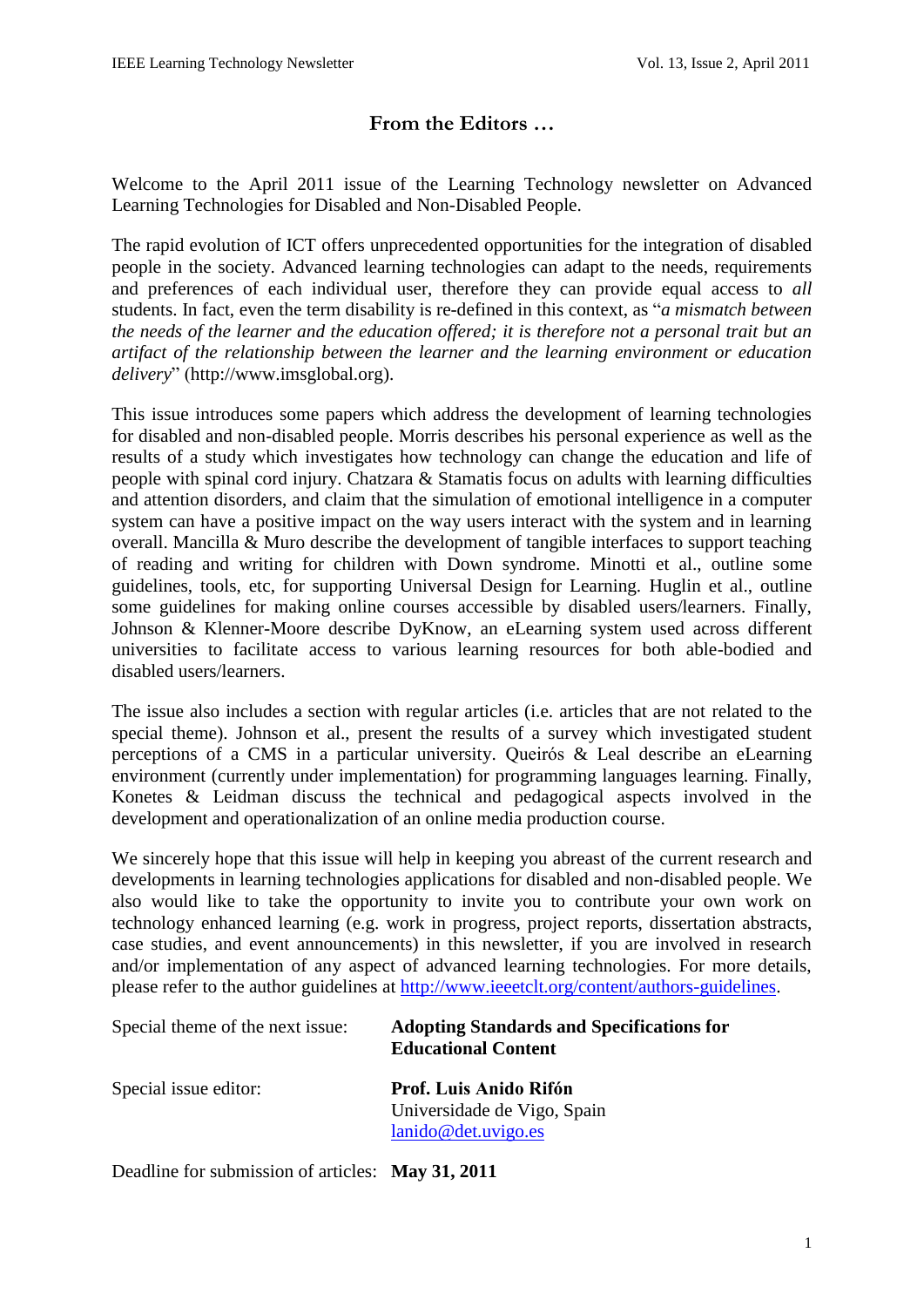Articles that are not in the area of the special theme are most welcome as well and will be published in the regular article section!

#### **Editors**

**Sabine Graf**  Athabasca University, Canada sabineg@athabascau.ca

#### **Charalampos Karagiannidis** University of Thessaly, Greece karagian@uth.gr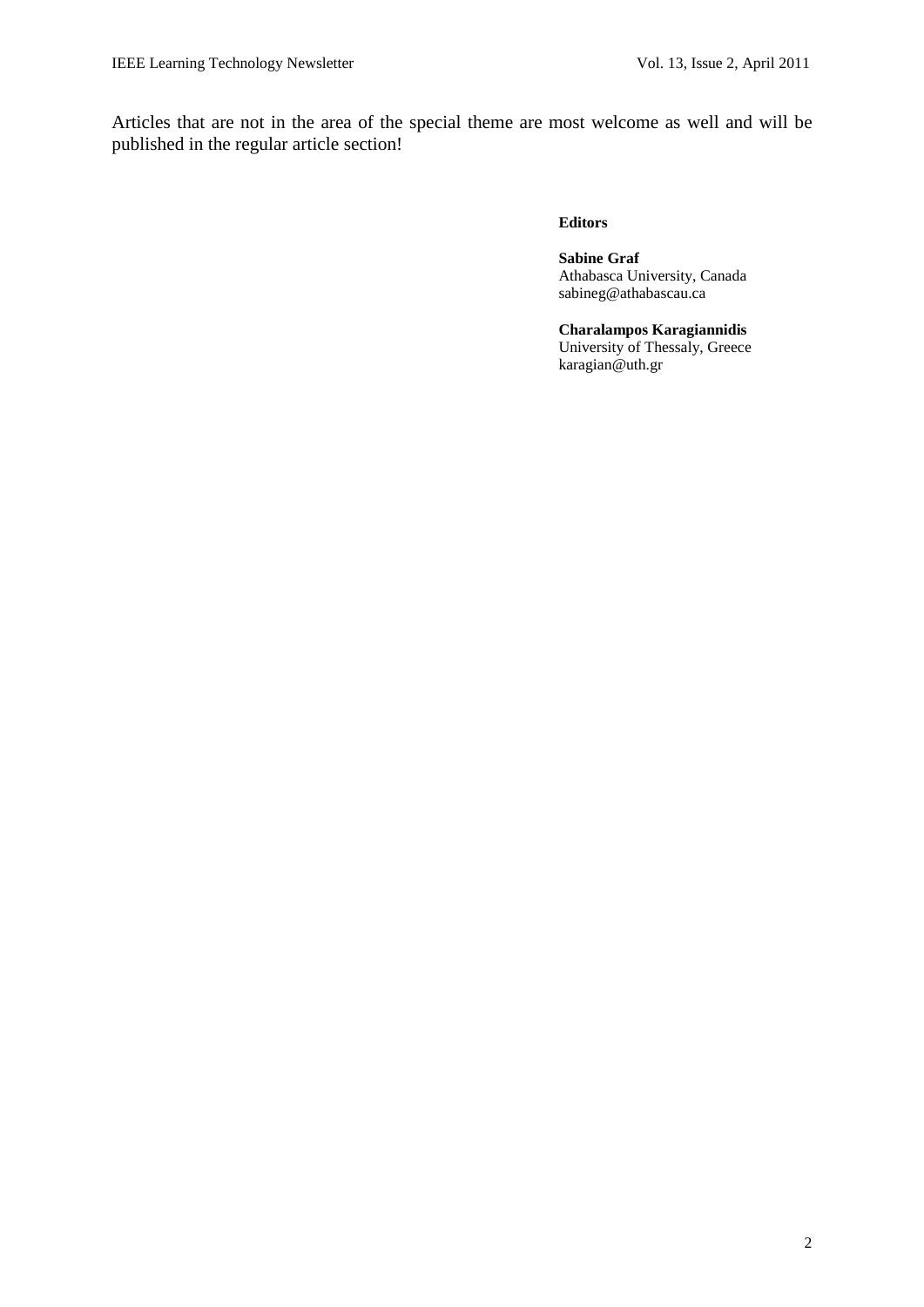# <span id="page-3-0"></span>**Special Theme Section: Advanced Learning Technologies for Disabled and Non-Disabled People**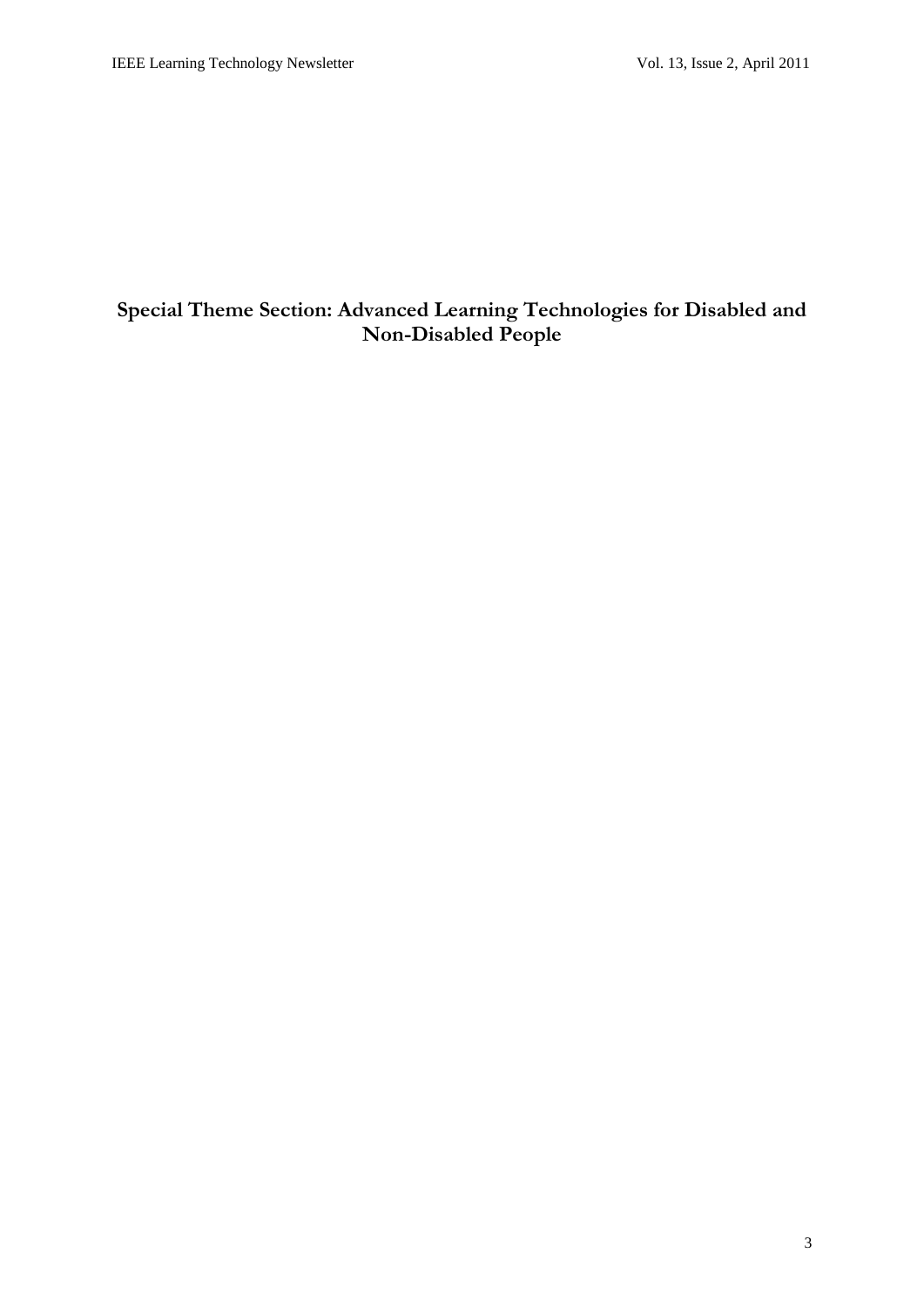# **Learning to live with spinal cord injury**

<span id="page-4-0"></span>Spinal cord injury (SCI) is catastrophic, in an instant it destroys lives, it smashes hopes and dreams. Being able to live independently with SCI requires an individual to relearn the most basic everyday things like, dressing, toileting, washing, eating, healthcare etc. In fact it's easier to say everything that involves any movement needs reassessing and adaption to some degree. This can be quite a problem, I know this first hand I"m tetraplegic as a result of a spinal cord injury. The key to being successful and get the most out of the rehabilitation process is to frame everything as a problem in your own personal context, and use a problem solving strategy to develop a solution. The traditional method of learning to live with SCI is being taught to obey a set of rules unrelated to the individuals past experiences. Clearly one size fits all approach is unsatisfactory, what does an individual do when faced with a new or changed situation? It is unlikely to come with a rule book.

#### *Successfully living with SCI involves successfully learning.*

I"ve always been curious about how education can improve the quality of life of people with an acquired, life changing condition such as spinal cord injury.

Currently I"m in my 2nd year of a PGCE at Cardiff University; I"m also a volunteer IT tutor at my local SCI rehabilitation unit. My personal experience of working as an educator at the spinal unit has shown that the patients are generally keen to learn new IT and assistive technology skills in addition to learning the skills necessary to survive and thrive. The equipment we currently use, such as Dragon Naturally Speaking and the Smartnav head mouse combined with the PC are ideal forms of learning technologies for the spinally injured. They allow total computer control and, importantly, they are relatively inexpensive. These adaptations have allowed individuals with SCI to be on a reasonably equal footing with the able bodied in terms of IT use, and they can be easily used in any learning environments. As a result of my work in educating patients during the rehabilitation process I developed a hypothesis - 'can education post SCI help to improve the quality of life'- and was keen to test it out. There is a surprising lack of research regarding returning to education post spinal cord injury so I was eager to examine the issues.

Luckily the Cardiff PGCE includes a small scale research project. A small 7 question online survey was created, the survey asked respondents at what age and how soon post injury did they return to education, and to describe the ways in which it was beneficial to living with SCI, links to the survey were placed into several SCI online forums explaining the purpose of the research, and kindly asking for cooperation. This approach overcame the geographical spread of SCI individuals, and yielded a decent amount of respondents (40 in total)

When I began to analyze the results I was touched by the candour displayed by each respondent, each survey represented a personal journey from devastating injury back to relatively normal, if a little different, way of life, via various educational routes. They mirrored my own educational journey since 1997, when I was injured in a fall aged 25.

In total 40 respondents completed the survey, 31 had returned to Education post injury, 9 had not RTE post injury. These 9 were excluded from the study. 31 (100%) of the respondents said that they found a return to education to be beneficial in dealing with spinal cord injury. The definitions of beneficial in these instances were many and varied, to learn new skills, to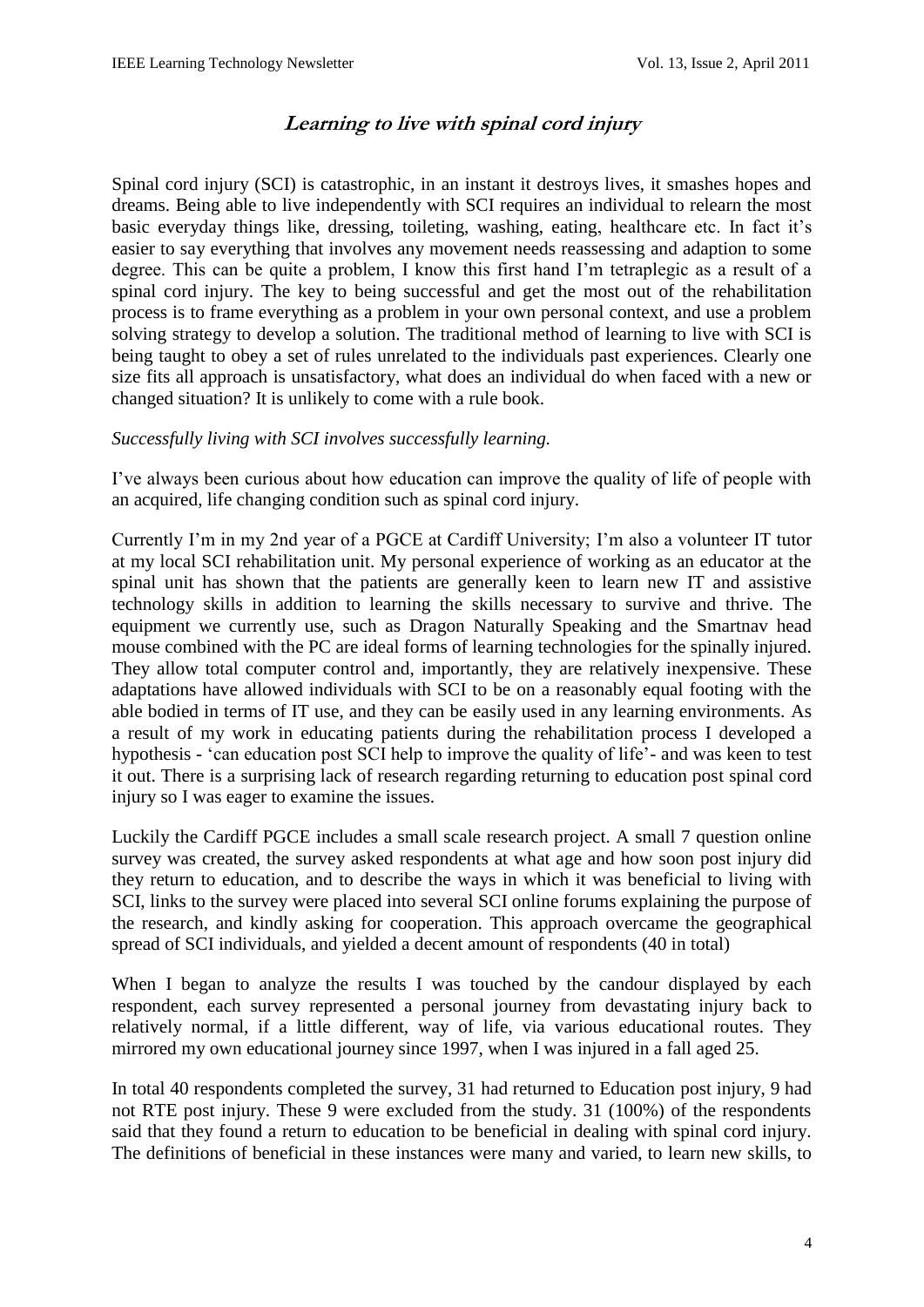overcome boredom, social interaction, retrain for a new career, and relish the mental challenge.

The data also shows that more SCI individuals are returning to education in the last decade than in the previous 50 years, showing that education has become accessible due to the ADA/DDA ensuring better access to disabled students, provision of online courses, advances in assistive technology, better support from the educators, and wider availability of funding providing access to courses. All SCI individuals had gained employment after leaving education.

In summary, it is not claimed that education post SCI is a panacea to all the problems of living with spinal cord injury but the benefits of a returning to education can help in improving problem solving skills, intellectual stimulation, communication, physical interaction, forming friendships

As a SCI individual one gets bombarded with pessimistic statistics daily, significantly higher risk of death due to secondary complications, extremely low chance of recovering functional movement. It is good to produce some positive statistics, and to say to the patients these are my findings, they show positive advantages to returning to education post injury.

The advantages are not particularly revolutionary, or even new they are experienced by everybody who attends a lecture or goes to a class on a daily basis but when applied to an individual with a spinal cord injury they can lead to greater empowerment and increased quality of life.

> **Simon Morris** simonjmorris@gmail.com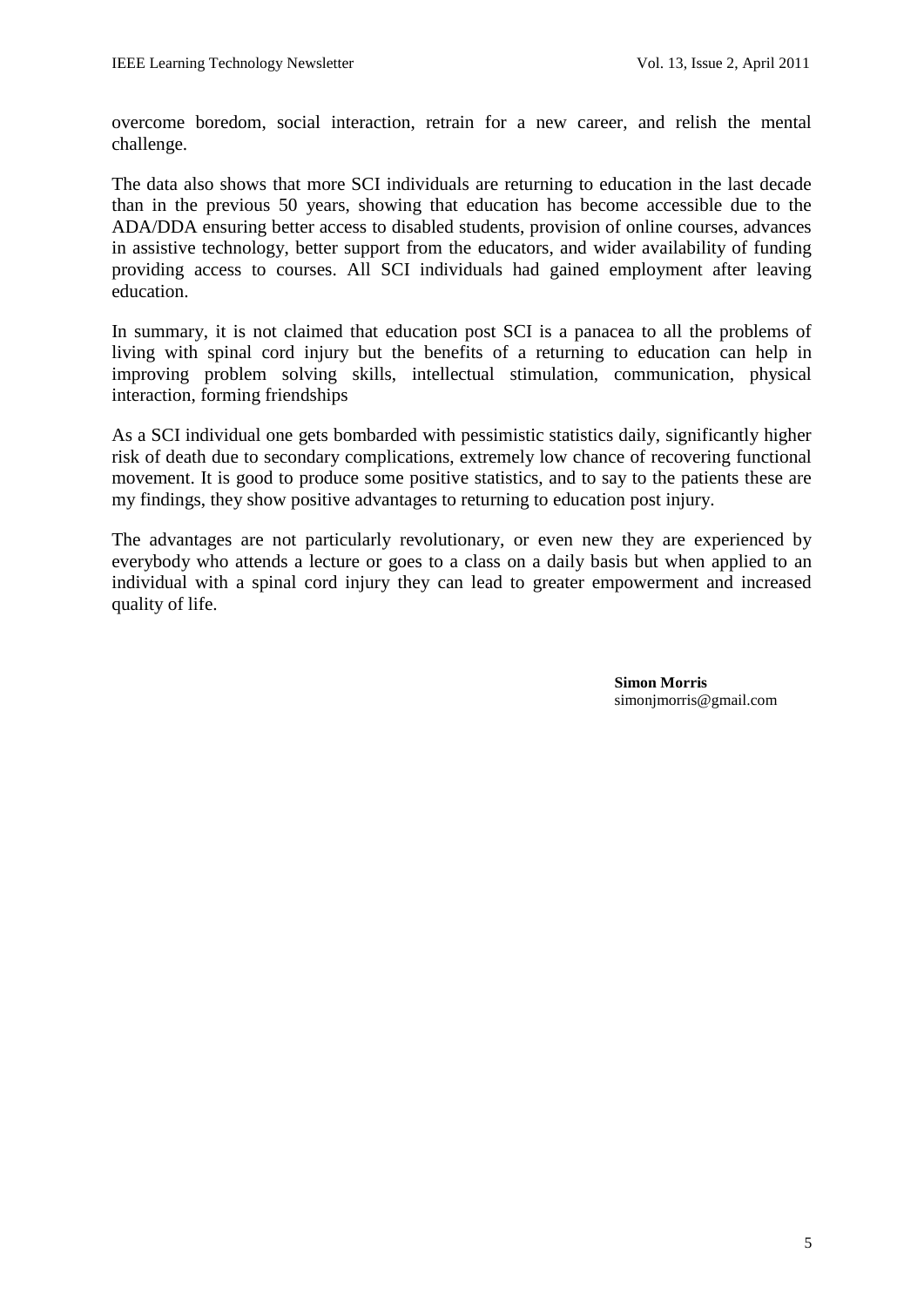# <span id="page-6-0"></span>**Emotional communication in e-learning scenarios for students with attention disorders**

*Abstract.* Emotions play a primary role in human intelligence, decision making and learning. We propose an e-learning system that has the potential to accommodate personalization, based on learners' profile and emotional behavior. Our research focuses on adults with Learning Difficulties (LD) and attention disorders and claims that the simulation of emotional intelligence in a computer system can have a positive impact on the way users interact with the system and in learning overall.

Learners often spend a part of their time learning through computers. Researchers report that learning must be understood as a social process rather than the straight perception of knowledge (Gareis, 2006; Beale & Creed, 2009). They also argue that the social aspect of learning is diminished when it is done online.

A critical factor of the social aspect of learning is the emotional communication between students and educators. This emotional behavior that a teacher needs to adopt in a physical classroom is different for each group of learners. It depends on their personal characteristics and is missing in e-learning applications due to the physical absence of the educator. This is relevant to all groups of students; our research though, focuses on students with LD who often have attention disorders and low self-esteem due to continuous unsuccessful completion of learning tasks. They often find it difficult to organize the learning environment, manage their time and interact in a social context. Researchers argue (Beale & Creed, 2009) that the use of agents may contribute to this obstacle through their possibility to portray emotional reactions and adopt their behavior accordingly to user's emotional states.

Providing applications that simulate emotional intelligence and human behavior requires a radical change in how people perceive computers in general and learning in particular. The interaction between users and agents that have adaptive behavior is complex (Kort et al, 2001) especially if this behavior is adopted regarding user"s emotional states.

We propose the use of an intelligent emotional pedagogical agent to improve the communication between the user and the machine for distance learning systems that might serve for better interaction and create a social environment for learners from different backgrounds.

We use an intelligent emotional agent who feels empathy for the user (rewarding him for good results, give him courage for bad results), "understands" her emotion and adapt accordingly. The genre of the application affects the emotional process too. The fact that the agent not only adapts its own behavior but adapts the interface of the application itself in order to suit to the individual" s with LD, needs and preferences, creates a personalized version of the application which cutters for the specific student. This happens as a dialogue between the agent and the user so the student is always aware of the changes that take place in the application, therefore she feels in control of the educational procedure.

This e-learning model does not cutter for all students with LD. For instance learners with autism which have LD too and attention disorders need another pedagogical approach. Previous work (Sansosti & Powell-Smith, 2008) showed that they do not correspond well to emotional reactions due to their difficulty to recognize emotions. This kind of communication may be perceived negatively for this group of learners.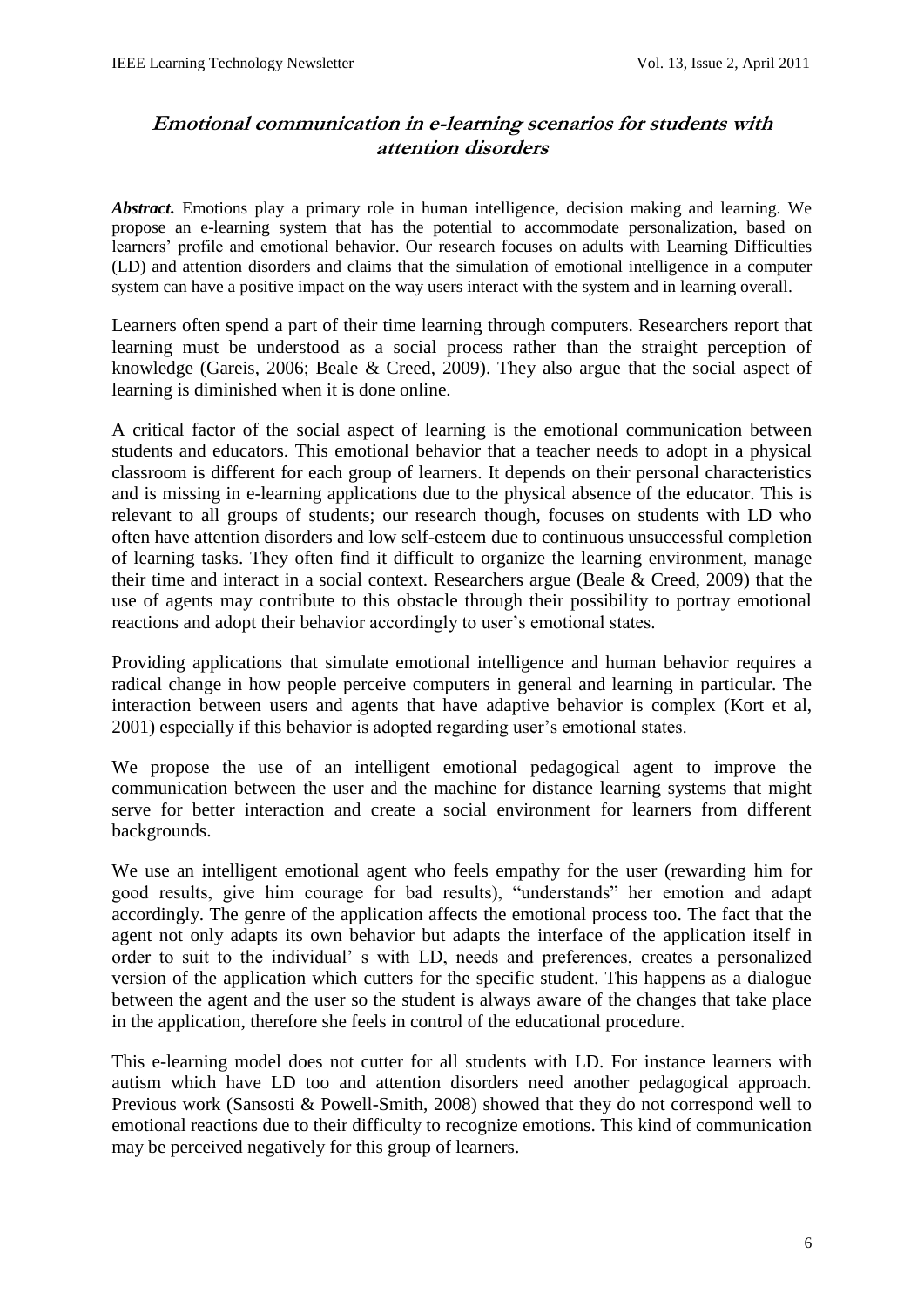

**Two instances of the e-learning environment with personalized agents.**

In order to incorporate adaptiveness in a structured and coherent way ontology and adaptation rules for behavior representation are included in our study.

The combination of all media in animated agents gives them the ability to show empathy, comfort, and sympathy for the users and might have the potential to improve the quality and the effectiveness of education (Baylor & Kim, 2003; Lee et al. 2007). Emotions have been introduced in order to establish high degree of communication between the application and the user (or users). Research that took place in MIT (Kort et al, 2001) addresses the emotions that are relevant in learning: Anxiety-Confidence, Boredom-Fascination, Frustration-Euphoria, Dispirited-Encouraged, Terror-Enchantment. We used that axis in our work and these are the emotions that are portrayed through rich multimedia in agent"s behavior.

The agent is able to "understand" how the user feels by "recording" user' actions and result to conclusions about user"s emotional state. The user profiles that are feed into the system give some initial information about the user. This information is added up to the assumptions that the agent makes about user"s emotional state. The information that the system collects (from user"s direct input and from user"s actions) are feed into the model. The learning algorithms are linked to the emotional process as we conceive learning and emotions as related units of the model. With the use of Intelligent Emotional Agents, a more efficient communication channel between the user and the machine is created that can improve the distance learning development for all users, respectively to their own personal learning profile.

## **References**

- 1. Beale, R. & Creed, C. (2009). Affective interaction: How emotional agents affect users**,** *International Journal of Human-Computer Studies*, Volume 67, Issue 9, Pages 755-776.
- 2. Gareis K. (2006). Benchmarking Lifelong Learning and eLearning in Regions: Measuring What Really Counts. Paper to be presented at eChallenges 2006 Conference, 25-27 October, Barcelona.
- 3. Kort B., Reilly R., Picard R., (2001). An Affective Model of Interplay between Emotions and Learning: Reengineering Educational Pedagogy-Building a Learning Companion, pp.0043, *Second IEEE International Conference on Advanced Learning Technologies (ICALT'01)*.
- 4. Lee, T. Y., Chang, C. W., & Chen, G. D. (2007). Building an Interactive Caring Agent for Students in Computer-based Learning Environments. In *Proc. International*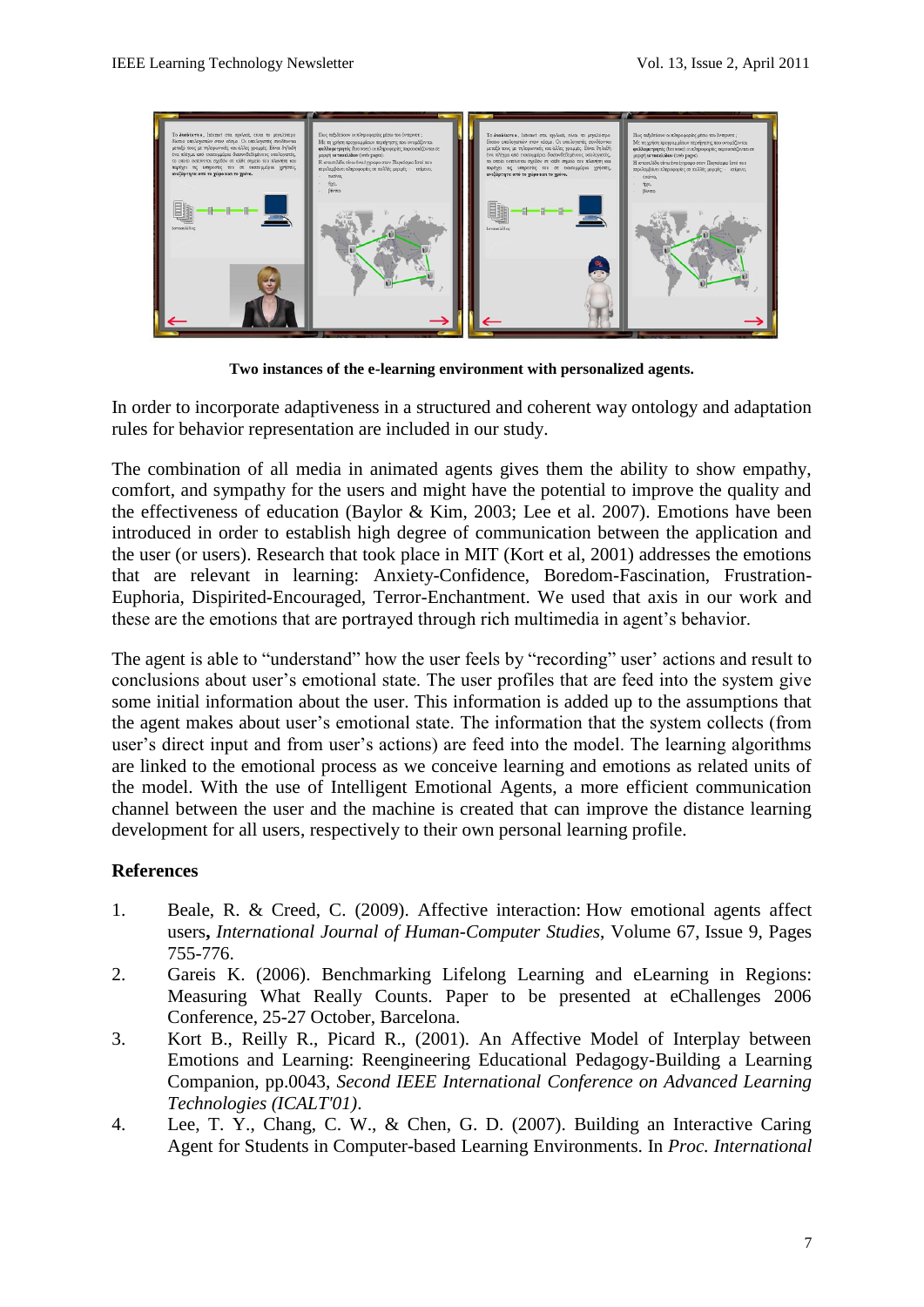*Conference on Advanced Learning Technologies* (Niigata, Japan, July 18-20, 2007), pp.300-304.

5. Sansosti, F. J., & Powell-Smith, K. A. (2008). Using Computer-Presented Social Stories and Video Models to Increase the Social Communication Skills of Children With High-Functioning Autism Spectrum Disorders. *Journal of Positive Behavior Interventions*, Volume 10, pp. 162-178.

> **Konstantina Chatzara** University of Thessaly, Greece chatzara@uth.gr

**Demosthenes Stamatis** Alexander TEI of Thessaloniki, Greece demos@it.teithe.gr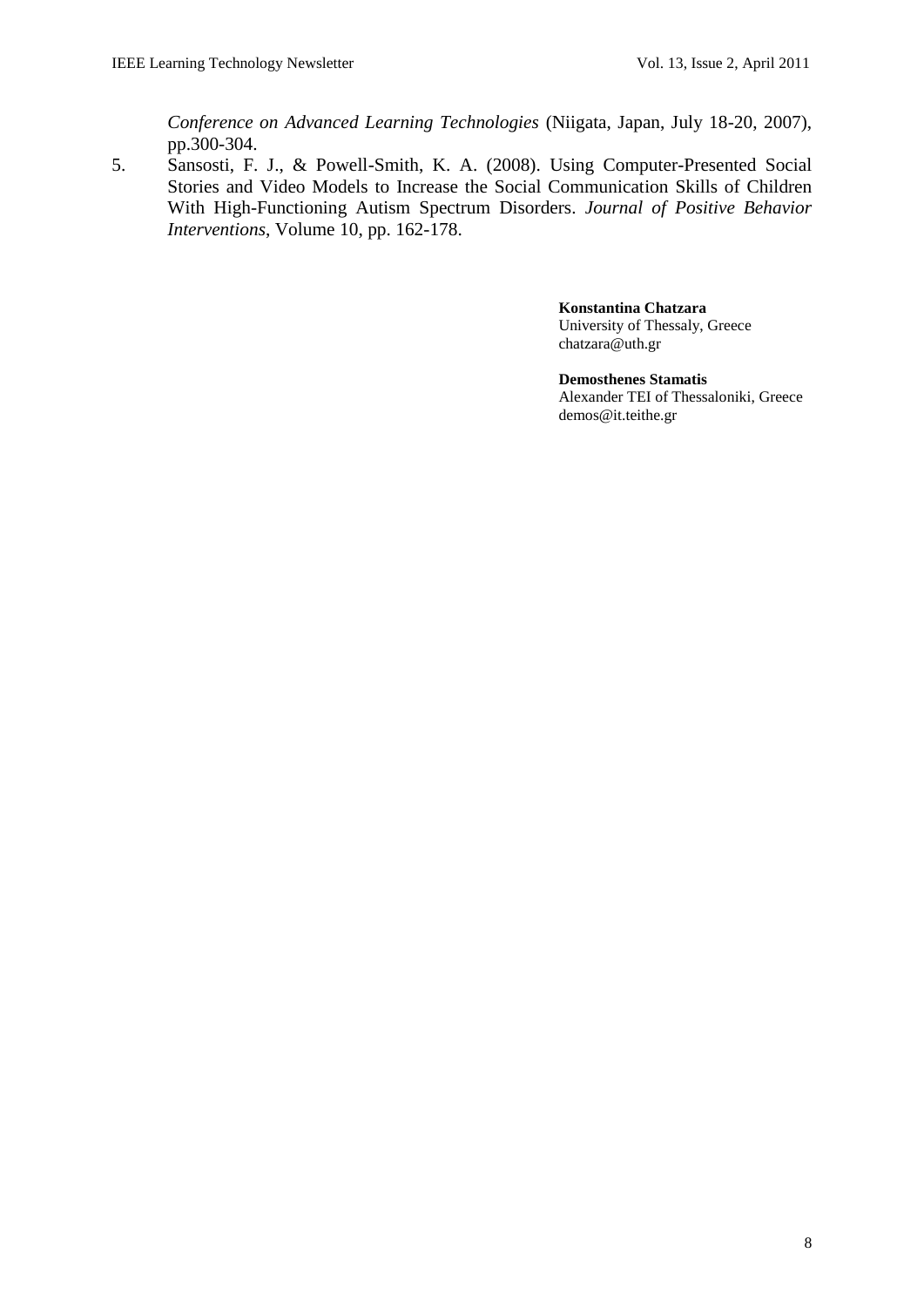# <span id="page-9-0"></span>**Tangible Interfaces to Support the Teaching of Reading and Writing to Children with Down syndrome**

## **Introduction**

Teaching how to read and write to a child with Down Syndrome (DS) is a hard educational task that requires special educational techniques. This syndrome causes disorders in the mechanisms of attention, state of alert, memory, correlation, analysis, and abstract thinking. Taking all these characteristics into account concludes that the learning is slow and is necessary to follow a step by step process [1].

Nowadays, there are educational methods specially designed to consider the characteristics previously mentioned for teaching a person with DS. One of these methods, is the published in the book "Down syndrome: Reading and writing" (from now on: Troncoso's method) [1].

The pedagogical approach that the book applies is the discriminative-perceptual learning. This is, teaching a kid to perceive sounds and relate them to actions or objects (e.g., repeat several times a written word to relate the writing to the sound). In the same way, the children can learn to discriminate among various elements to choose from. An example of the utilization of the method will be explained:

## **Material:**

- *Image-card*. Contains an image and underneath the image goes a word that represents it (see Figure 1 left side).
- *Word-card*. Two of these are required. It has the same word that was used in the image-card (see Figure 1 right side).



**Figure 1 - Image-card and word-cards**

## **Exercises:**

- 1. The teacher reads the word in the image-card repeatedly, pointing at it. Then, the teacher asks the kid to read the card.
- 2. The teacher points at the child that both cards have the same word written on them, and he asks the kid to read the card. After that, the teacher indicates the kid to put one word over the other saying "Put Miriam over Miriam".
- 3. The kid needs to know that both cards have the same word and that the word represents the image of the image-card.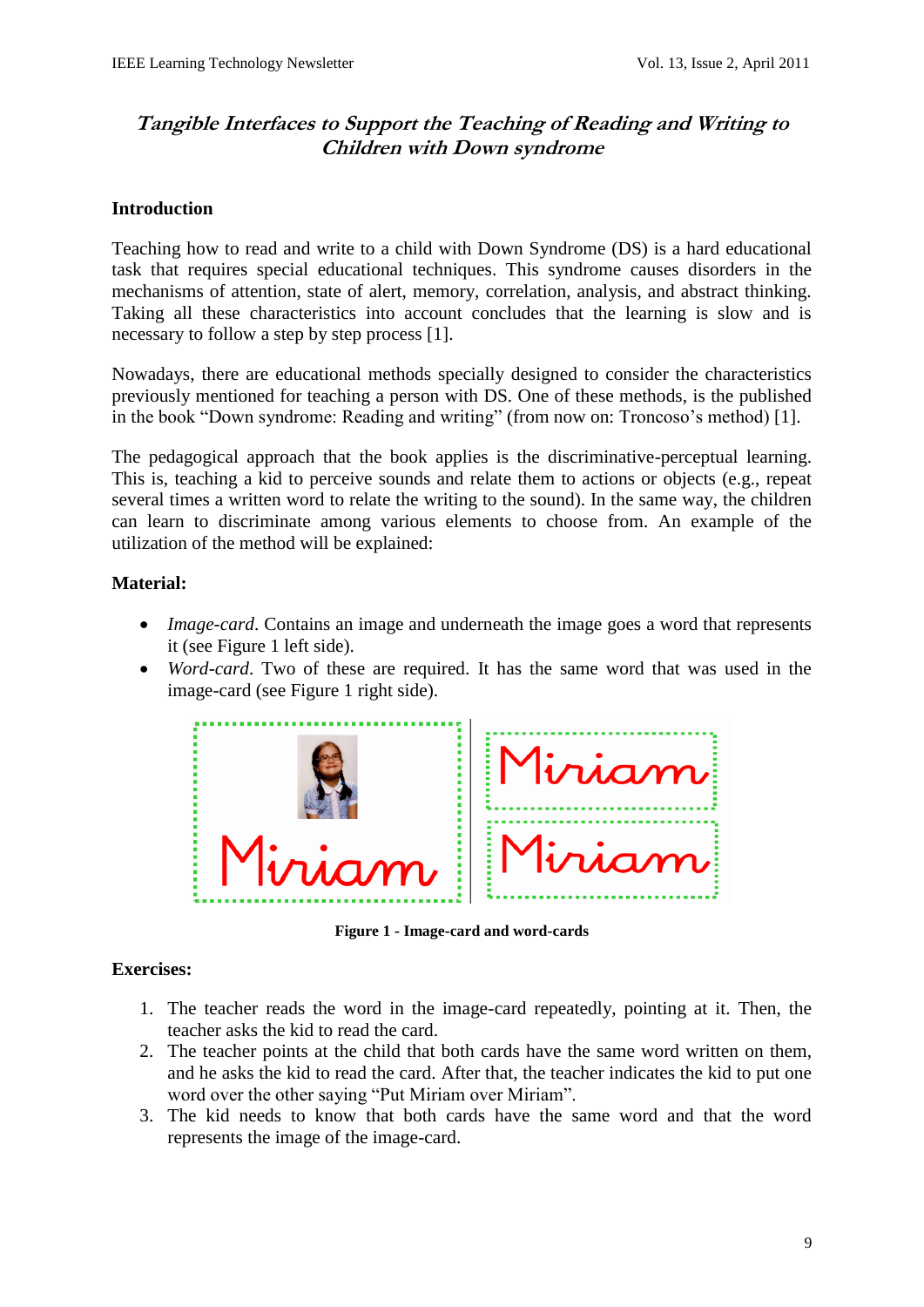The purpose of these exercises is that the child can relate the word to the image and recognize the word without the image.

This investigation proposes the use of the mentioned method enhanced through the interaction with computationally-increased physical objects. This work mainly aims at examining the potential of tangible interfaces for supporting innovative pedagogies such as learning of children with DS.

## **Tangible interfaces**

It has been proven that using tangible interfaces offers some benefits in supporting teaching [2], have been tested on children with autism, which is a condition with attention deficit that is also found in the DS, demonstrating favorable results [3]. Studies like [4] show that are useful because they promote an active participation, which helps with the learning process. These interfaces do not intimidate non-expert users and encourage exploratory, expressive, and experimental activities. Figure 2 shows an analytic framework that explains the factors that might influence whether tangible interfaces might support learning and how they can do so.



**Figure 2 - Analytic framework on tangible interfaces for learning. Source: [5]**

Using these results as a departure point, tangible interfaces will be used in this research in order to prove their feasibility. Therefore, a design of an interactive multi-touch concept has been proposed, with an integration of tangible elements and software applications using pedagogical fidelity that refers to technology's representation with pedagogical accuracy.

The user interface is a tabletop and a group of tools digitally augmented (didactical material for the used method) that includes models of the picture-cards and word-cards, these ones would be labeled with augmented reality tags so they can be recognized by the software. To illustrate the functionality of the system, we present the following usage scenario that describes how a child would interact with their tabletop and the tangibles items:

*Patty is a child with DS, she goes to a special school that fits her needs. This school uses the Troncoso's method [1] applied into a tangible interface. Patty takes classes using it, twice a week she gets at school early for her classes. In these interventions, her teacher uses the technology with an exercise of relating a picture to a word, projecting an image-card and*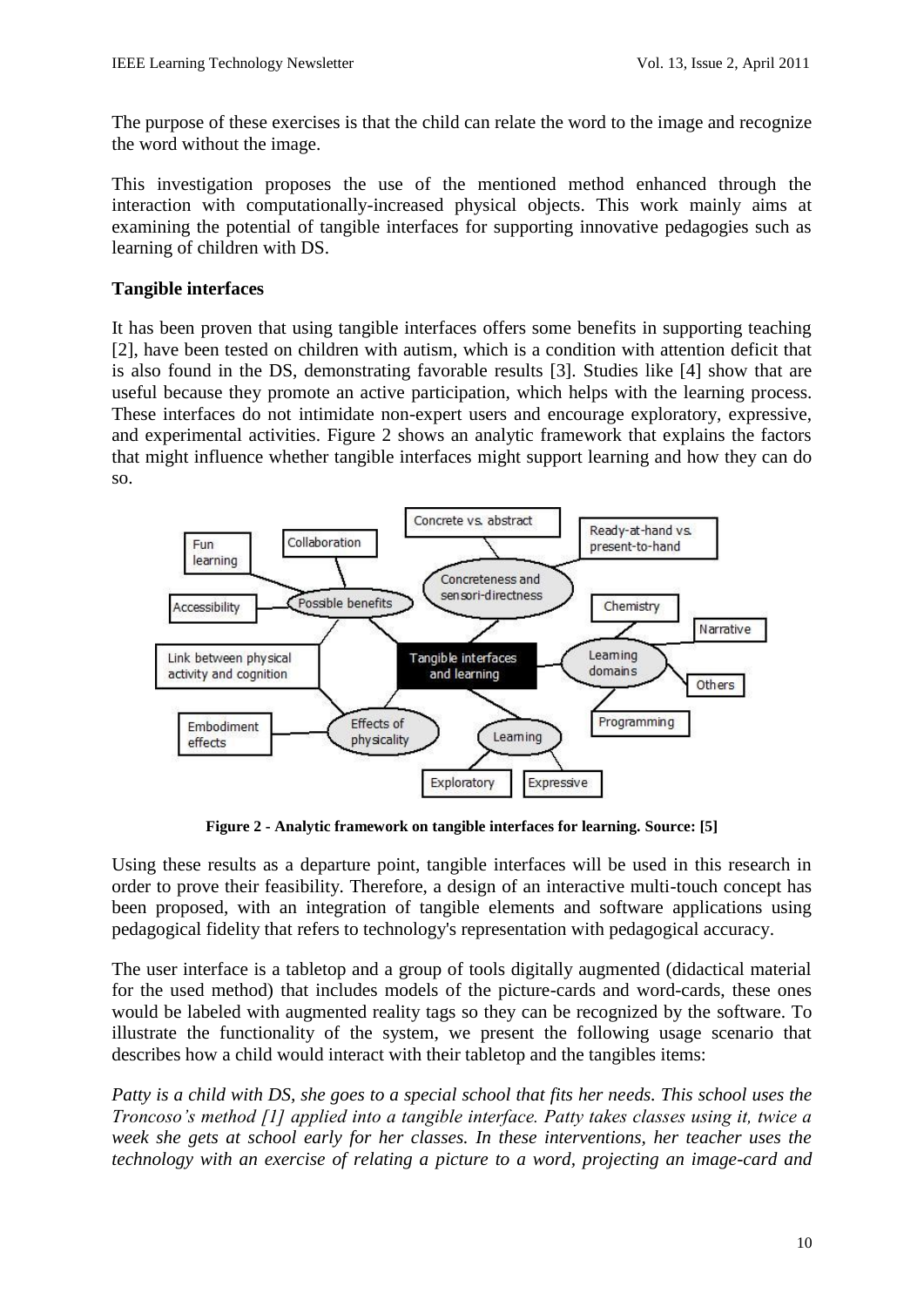*giving her three different tangible items. Patty has to choose the item that correspond to the projected image and put it on top of it.* 

### **Architecture**

In order to achieve the system"s functionality we are proposing a multi-layer system. Next, we describe the system"s architecture (figure 3).



**Figure 3 - Architecture overview**

The lower layer is the hardware layer which generates the raw data tracking in format of a video stream; this is by using a projector and a webcam.

After that, the information is interpreted by the interpretation layer which translates the movements of the hands into gestures and recognizes the augmented reality tags on the tangible objects.

At the end, the user interface layer, this layer takes care of generating the visible output for the user. It receives the events of the interpretation layer.

## **Conclusions**

This work in progress propose to improve the process of learning of reading and writing to children with DS, through the use of tangible interfaces. With the implementation of this system we pretend to make an impact on children with this syndrome and eventually to help the Troncoso"s method to give better results through technology.

## **References**

- [1] María Troncoso and Mercedes del Cerro, Síndrome de Down: Lectura y escritura: Fundación Iberoamericana Down21, 2009.
- [2] Paul Marshall, "Do tangible interfaces enhance learning?," in TEI'07, 2007.
- [3] Wendy Keay-Bright, "Tangible Technologies as Interactive Play Spaces for Children with Learning Difficulties: The Reactive Colors Project," The International Journal of Technology, Knowledge and Society, 2008.
- [4] Anna Carreras and Narcís Parés, Diseño de una instalación interactiva destinada a enseñar conceptos abstractos.
- [5] Paul Marshall, Yvonne Rogers, and Eva Hornecker, Are tangible interfaces really any better than other kinds of interfaces?, 2007.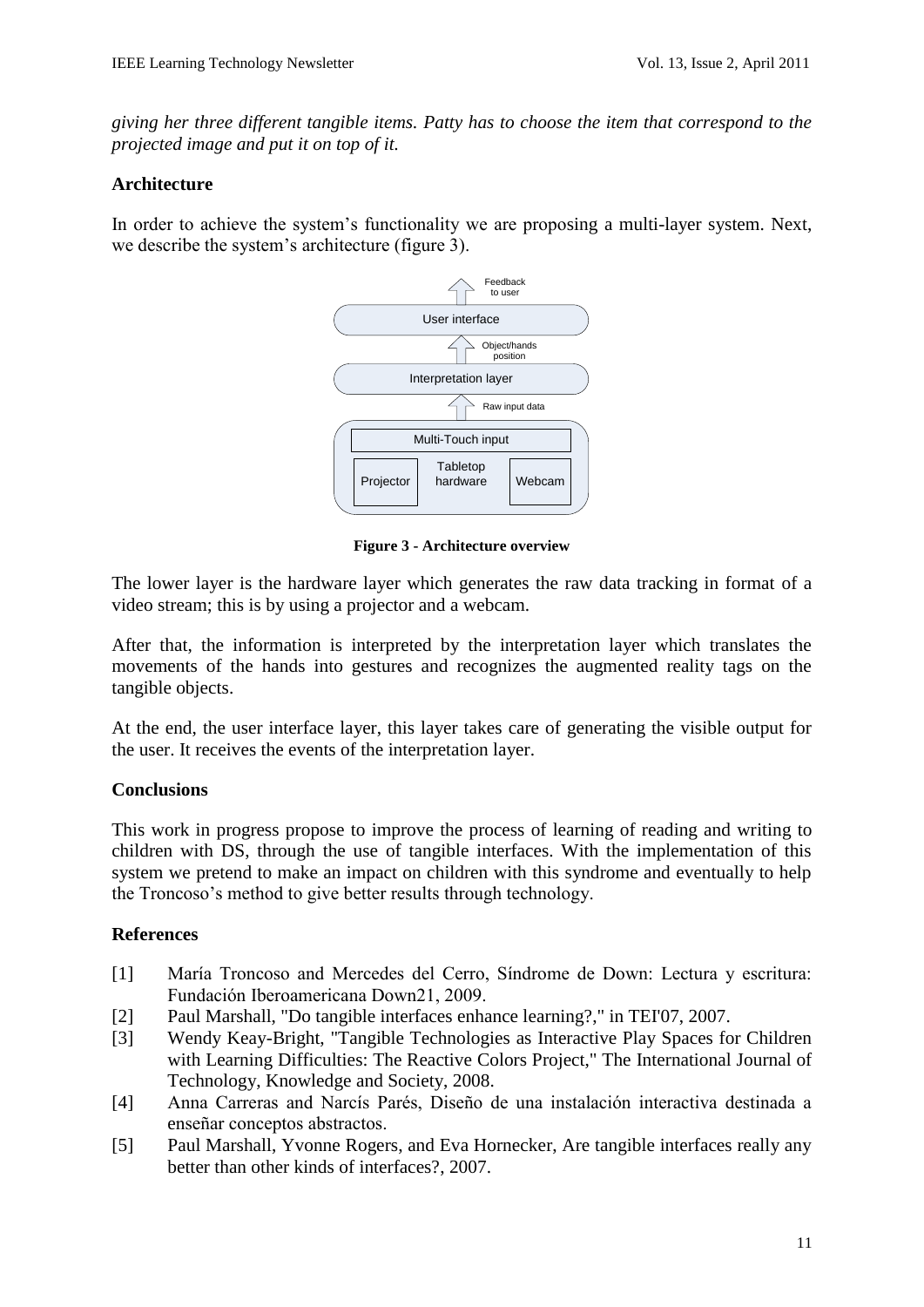#### **Pedro César Santana Mancilla**

University of Colima, Mexico psantana@ucol.mx

#### **Bárbara Paola Muro Haro**

University of Colima, Mexico pao\_muro@ucol.mx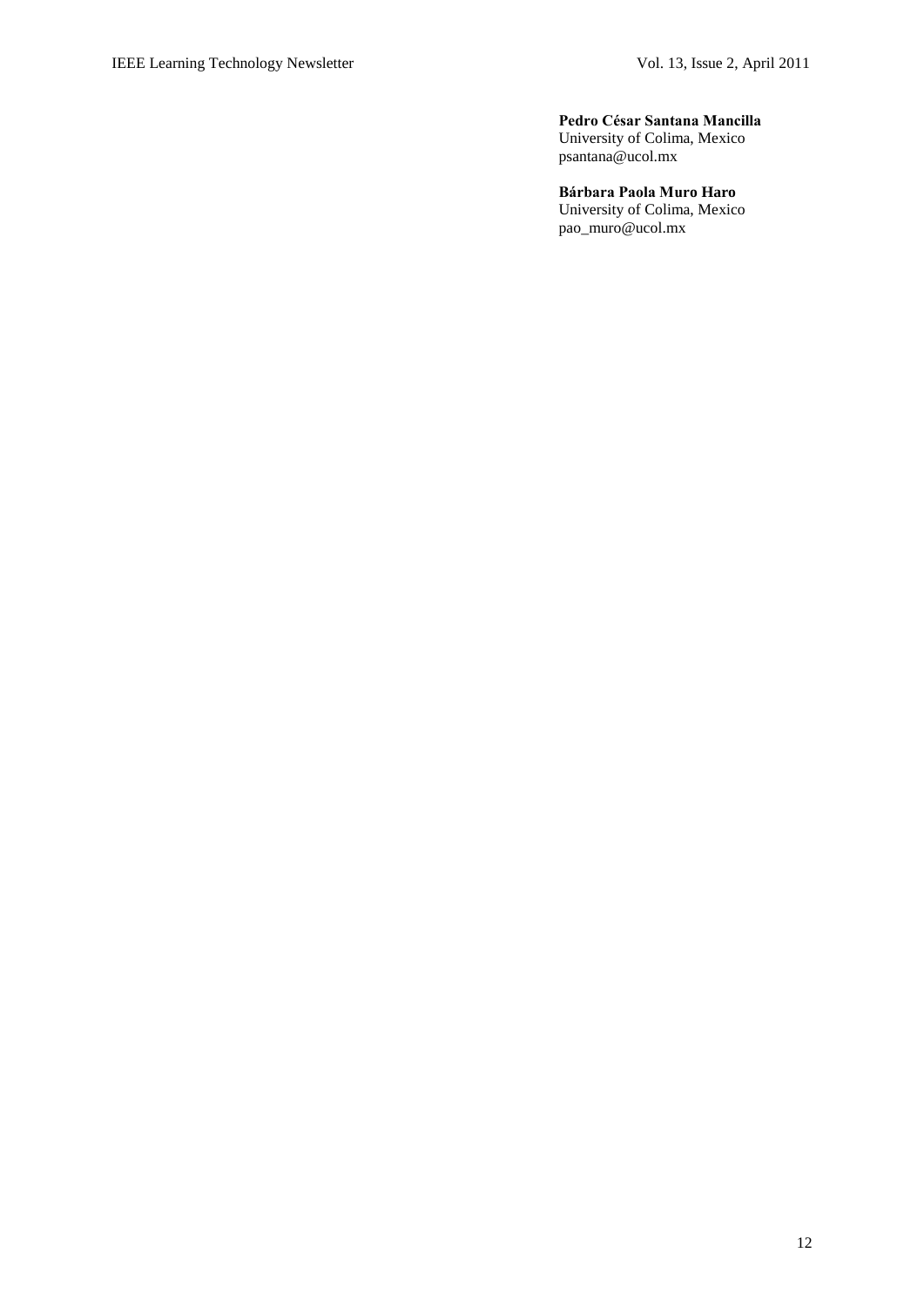# <span id="page-13-0"></span>**Online Course Design for Individuals with and Without Disabilities: Pedagogy, Tools, and Universal Design for Learning**

### **Abstract**

In this article, online course design pedagogy and tools are discussed for both disabled and non-disabled online learners. Additionally, important principles, resources, and tools for Universal Design for Learning (UDL) are addressed.

## **Pedagogy**

A common theme related to online learning and pedagogy is that there is disappointment in the lack of pedagogical innovation or change in relation to the expansion of e-learning and online course delivery (Hannon & D"Netto, 2007; Juhary, 2007). It is often noted that the courseware, the tools for online course delivery, are prohibitive to innovation and change, that these tools are instead designed for administrative purposes to "manage learners" (Kim & Bonk, 2006, p. 26) and "facilitate the process of learning-management delivery" (Juhary, 2007, p. 379). Thus, the same pedagogical issues that haunt face-to-face courses are exacerbated in online courses. Where online courses should be learner-centered, they remain teacher-centered and where they should be providing rich learning environments that are interactive, project-based, and collaborative, they are places where learners feel isolated and lacking in peer engagement (Hannon & D"Netto, 2007; Juhary, 2007).

These pedagogical issues become even more problematic for learners with disabilities. While e-learning and online course delivery present endless opportunities to foster deep understanding of contextual materials and information (Bonk, 2009), online course designers are confronted with a plethora of challenges presented by adults who are either new to, intimidated by, or in some way prohibited by technology innovations, Web 2.0 tools, and new methods for acquiring information online (November, 2008; EDUCAUSE, 2003).

Pedagogy underlying online course design recognizes that that there is more than one method for instruction, for no one technique can meet the needs of every user. This is especially true for adults with disabilities, for whom the Internet may be their primary vehicle for learning, accessing information, and communicating with others (Kaye, 2000). With this in mind, it is critical that online course designers take into account the many individual differences among learners, especially individuals with disabilities who acquire knowledge in different ways. Presenting materials in numerous ways depending upon the needs, learning styles, access issues, and preferences of all users is critical to online course design (Chen, 2010).

### **Tools**

New technologies for non-disabled learners are emerging at a prolific rate, concurrent with trends toward greater interactivity and collaboration and more learner-generated content (Bonk, 2009; Goswami & Gokulnath, 2010). These technologies include tools such as YouTube (video creation and hosting), Google Docs (collaborative document creation), Delicious (social bookmarking), Skype (webconferencing), VoiceThread (multimedia discussion), and Synote (multimedia web resource management).

New technologies for disabled learners are not as prolific, yet there is continual development for tools that enhance accessibility when designing online courses for disabled learners. Tools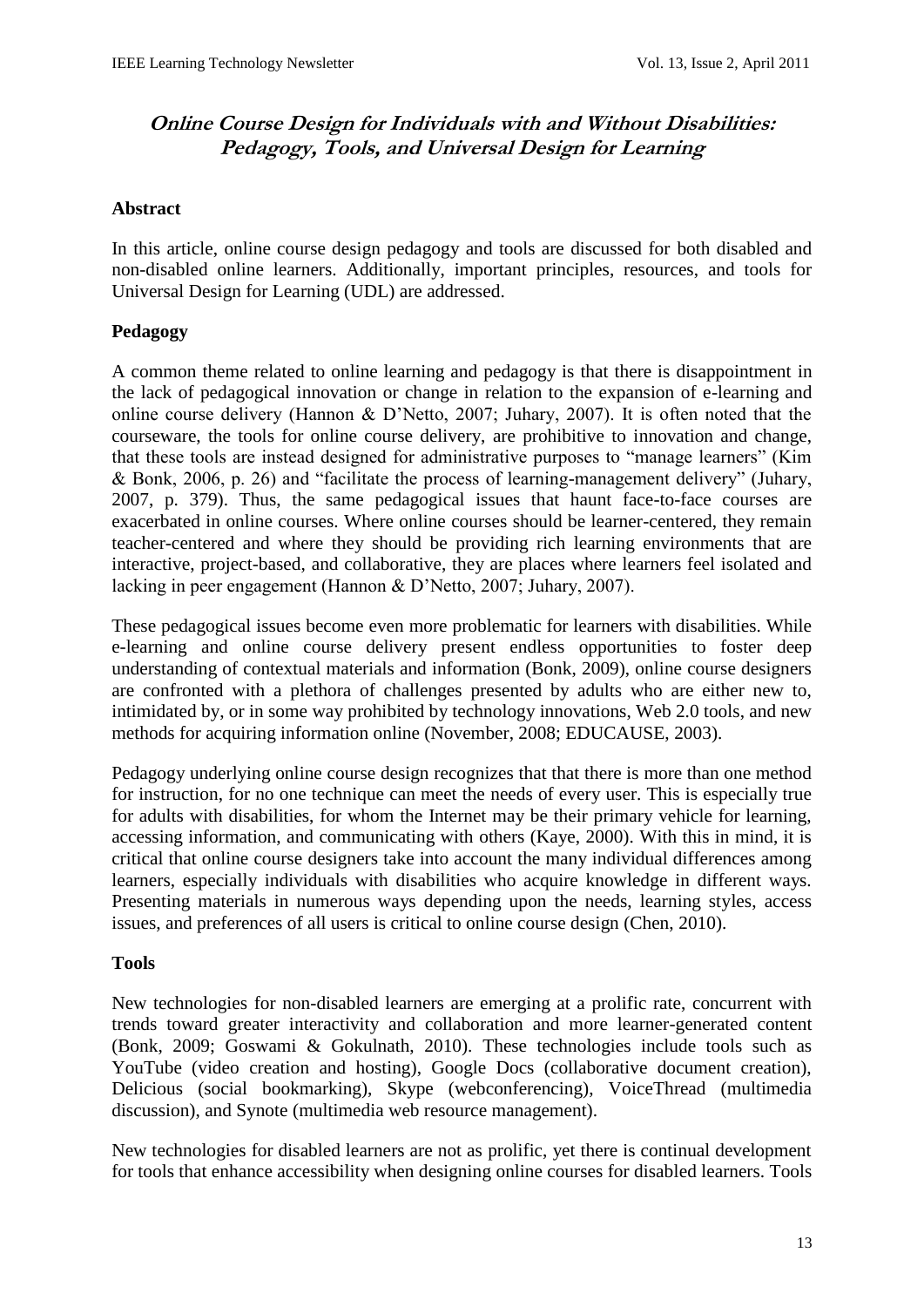for the visually impaired include RoboBraille (text to Braille or audio), Audacity (audio creation and editing), and VoiceOver (powerful screen access application for Apple devices). Tools for the hearing impaired include CCforFlash Player (caption-capable Flash video player) and YouTube (closed-captioning).

One excellent tool everyone should have bookmarked is the Web Accessibility Evaluation Tool (WAVE), offered free of charge by WebAIM (www.webaim.org). WAVE aids online designers by offering a Web accessibility evaluation tool that marks the original web page with embedded icons and indicators that reveal accessibility issues contained on that page (www.WebAIM.org). In addition, the International World Wide Web Consortium"s (W3C) Web Accessibility Initiative (WAI) was created in order to ensure full Web accessible for individuals with disabilities (www.w3.org/WAI) and is one of the foremost authorities on web accessibility.

## **Universal Design for Learning (UDL)**

While none of these technologies guarantee full access to online course content for disabled learners, a number of promising tools, such as WAVE, are emerging for evaluating accessibility and designing and/or revising online courses to fully meet Universal Design for Learning (UDL) standards. Principles underlying UDL must be applied when designing online courses (Schelly, Davies, & Spooner, 2011) in order to eliminate as many barriers as possible. This includes everything from utilizing the accessibility tools provided by the CMS, to designing alternative formats to products, resources, and media, and ensuring that various modes of computer-mediated communications (i.e., online forums, blogs) are accessible to every student.

Fully appreciating the need for UDL will ensure full access for all users, including individuals with disabilities; participants using text, voice, screen readers, earlier versions or text-based browsers; adults with varying levels of literacy, comprehension, fluency of language(s), and learning styles; individuals whose comfort level and familiarity with technology is new or low; and everyone who has a slow Internet connection, timed access, or limited access (Coombs, 2010).

## **References**

- Bart, Mary. (2009). "*The World is Open' captures the transformative powers of web technologies.* Faculty Focus. Retrieved March 15, 2011 from http://www.facultyfocus.com/articles/trends-in-higher-education/the-world-is-opencaptures-the-transformative-powers-of-web-technologies/
- Bonk, C.J. (2009). *The world is open: How web technology is revolutionizing education*. Jossey-Bass: California.
- Chen, M. (2010). *Education nation: Six leading edges of innovation in our schools*. Jossey-Bass: California.
- Coombs, N. (2010). *Making online teaching accessible: Inclusive course design for students with disabilities*. Jossey-Bass: California.
- EDUCAUSE Center for Applied Research (2003). *Impact and challenges of e-learning.* In Supporting E-Learning in Higher Education. Retrieved March 12, 2011 from http://net.educause.edu/ir/library/pdf/ers0303/rs/ers03036.pdf
- Goswami, S. & Gokulnath, R.P. (2010). Innovative course design of course activities to promote collaboration and community. *Proceedings from the Sloan Consortium ALN Conference, November 5, 2010.*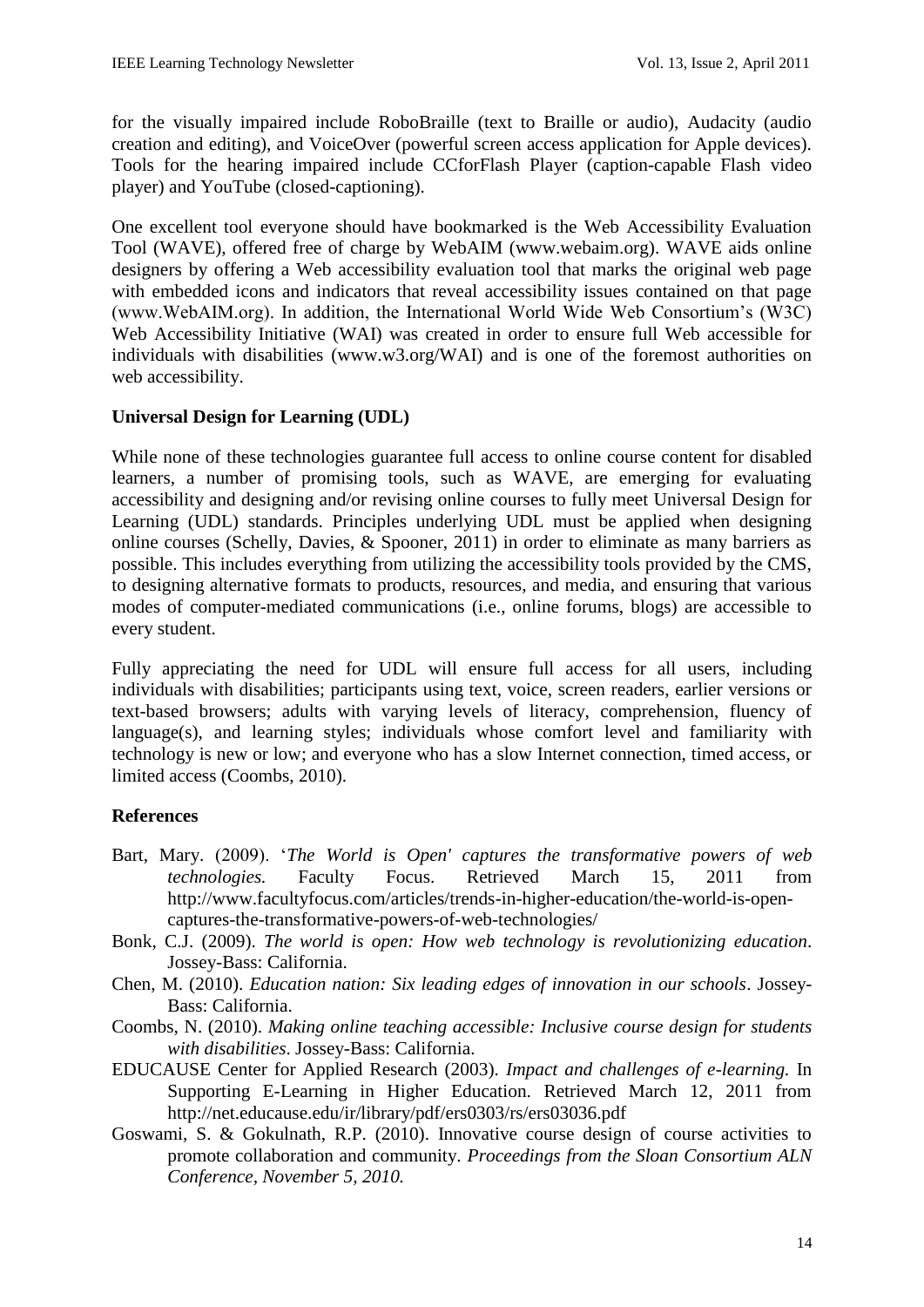- Hannon, J. & D"Netto, B. (2007). *Cultural diversity online: student engagement with learning technologies.* International Journal of Educational Management, 21(5). 418- 432.
- Juhary, J. (2007). *Pedagogy consideration for e-Learning in a military learning environment.*  MERLOT Journal of Online Learning and Teaching, 3(4). 375-382.
- Kaye, H.S. (2000). *Computer and Internet use among people with disabilities.* Disability Statistics Report (13). Washington DC: U.S. Department of Education, National Institute on Disability and Rehabilitation Research.
- Kim, K.-J. & Bonk, C.J. (2006). *The future of online teaching and learning in higher education: The survey says.* Educause Quarterly, 29(4). 22-30.
- November, A. (2008). *Web Literacy for Educators*. Corwin Press: California.

**Jennifer A. Minotti**  Education Development Center, Inc., USA jminotti@edc.org

**Ruth Sheehan** Lifework Directions, LLC, USA lifeworkdirections@att.net

**Julia L. Parra**  New Mexico State University, USA juparra@nmsu.edu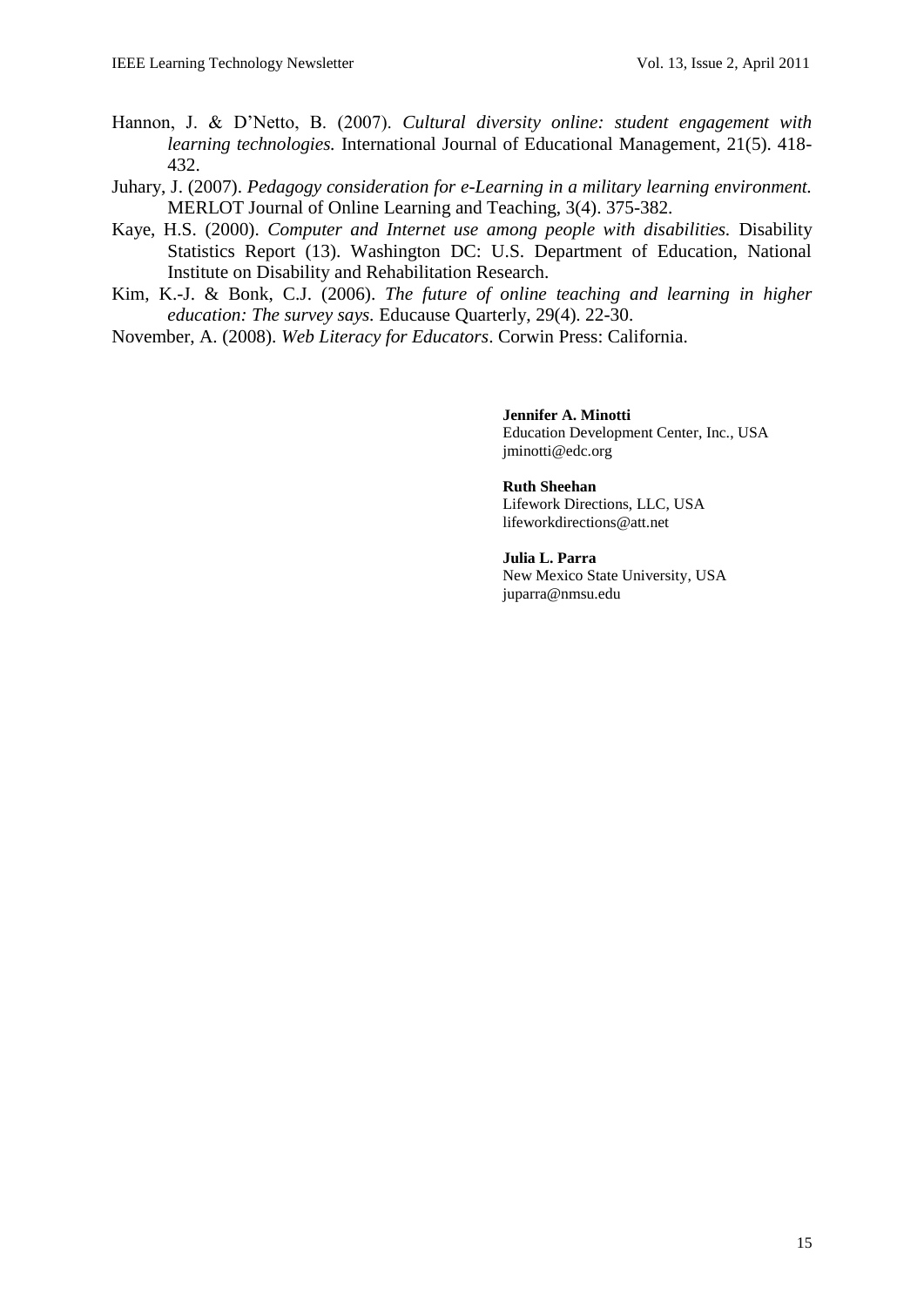# **Maximizing Accessibility in Online Courses**

### <span id="page-16-0"></span>**Introduction**

The population of students with disabilities at the postsecondary level in the United States has grown from 9% in 2000 to nearly 11% in 2008; this upward trend is expected to continue in the future [1]. At the same time, the number of postsecondary courses offered online has also increased substantially. According to a report commissioned by the Sloan Consortium [2], more than 20% of higher education students in the United States were enrolled in at least one online course in the fall of 2007, representing a 12% increase over 2006. It seems likely, then, that the number of students with disabilities enrolled in online courses will increase as well.

In their creation of online courses, instructional designers may inadvertently overlook the needs of learners with disabilities. However, creating accessible online courses isn"t merely a "nice to do" activity; it is required by federal law. Section 504 of the Vocational Rehabilitation Act of 1973, for example, specifically prohibits discrimination against individuals with disabilities by any federal agency receiving federal funds; this includes colleges and universities.

Two high-profile lawsuits have been filed recently by the American Federation of the Blind (AFB) and the American Council of the Blind (ACB). The first case involves a pilot project undertaken by a coalition of universities in conjunction with Amazon.com to test the use of Amazon"s Kindle DX electronic book reader in the college classroom. Although the Kindle DX had a "read-aloud" feature, the controls to access this feature were inaccessible to individuals who are blind [3]. The second case, filed by the AFB on behalf of blind students and professors at Penn State, cited "pervasive and ongoing discrimination" due to inaccessible technologies used on campus [4]; technologies cited include learning management systems used for online courses, departmental web sites, and the university"s library catalogue.

### **Designing with Accessibility in Mind**

Fortunately, the online environment can be adapted fairly easily to make course content accessible to students with disabilities; numerous articles and websites are available to assist with this task [5-7]. When designing your course, keep in mind the needs of students with visual or hearing impairments, as well as those with cognitive or motor disabilities.

Ensure your online course is easy to read and understand. Keep language simple and conversational, using as few words as possible. Although unique fonts and backgrounds increase the visual appeal, these features can make websites difficult to operate for people with disabilities. Large, plain text and high color contrast are best for people with visual impairments. If possible, offer picture magnification or include a short job-aid explaining where students can find the picture magnification option on popular browsers.

If you use color as a method of categorizing topics or coding items, ensure that there are other designations such as shapes, patterns and color, or text and color, so someone who is color blind or has a visual impairment can understand the coding.

Make sure you've offered multiple options for how information is represented in an online course. For example, include captions or transcripts as alternatives to audio files for students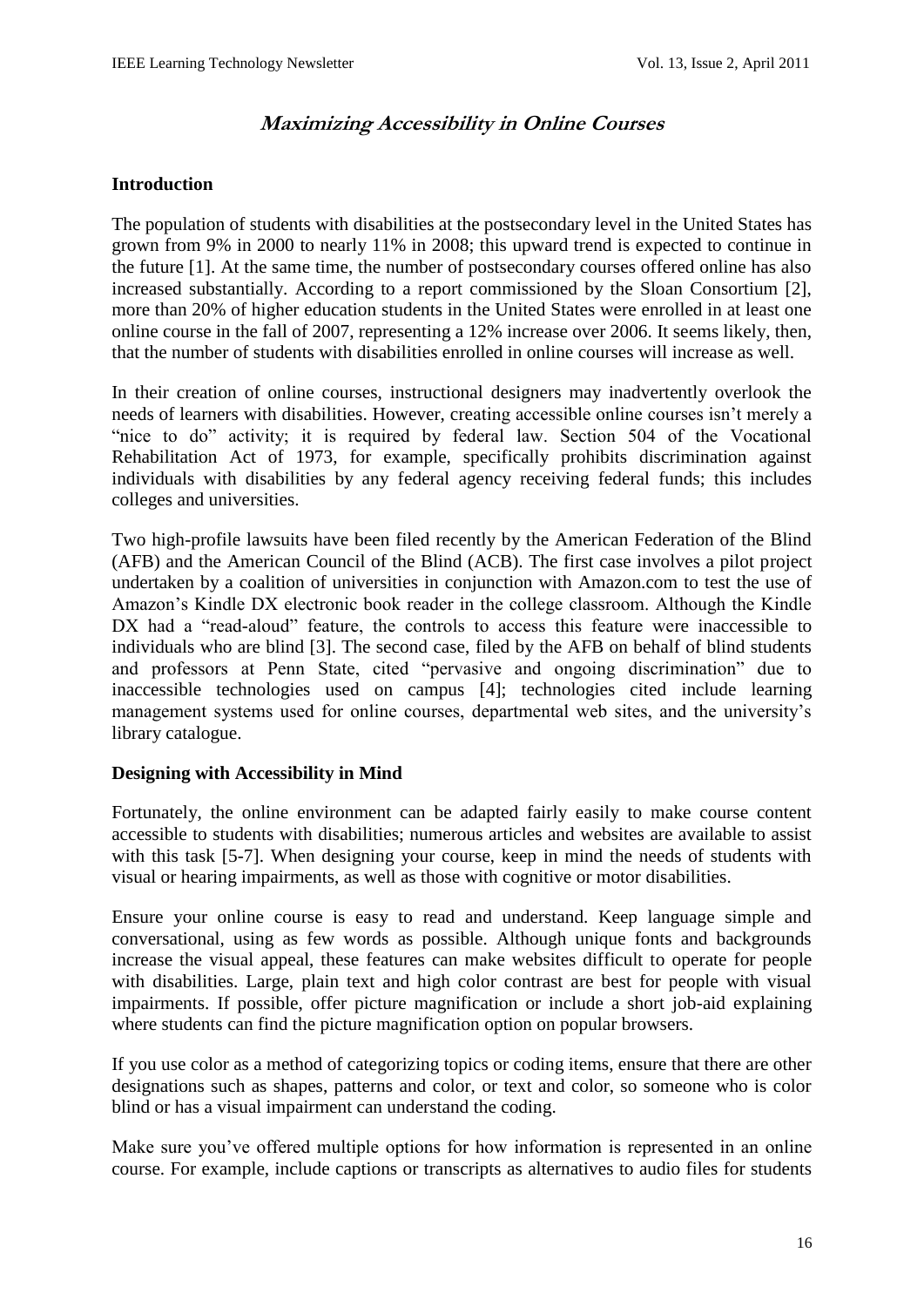who are deaf or hard of hearing. Many people with visual impairments use screen readers that will read text aloud; thus, it is important to include textual descriptions of photos and graphics for students who fit this category. Ensure that there is a text equivalent for every non-text object on the page; this should describe the purpose of the graphic, image, or sound. Most learning management systems offer instructors the option of adding an Alt-Tag to such objects, ensuring that all non-text elements of the course are accompanied by a text equivalent. Hyperlinks should provide users with alternative text to describe where the link will take them. Keep in mind, though, that the descriptions should be relevant to what they are captioning and also be helpful to the reader; an Alt-Tag that says "click here" is not informative.

Because screen readers only read text from left to right, it's important to label tables with row and column headers; this will allow a user with visual impairments to make sense of the data contained within the table.

If you are converting documents to PDFs, make sure that you save them as text, rather than as an image. When PDFs are saved as text, screen readers can understand them. If you are scanning documents and don"t have access to the original, try scanning them in as a word processor document using optical character recognition (OCR) software, and then converting them to a text PDF. PDF documents can also be tagged to increase accessibility. More information on PDF accessibility can be found at http://www.webaim.org/techniques/acrobat/

The course should include a link to the institution"s Americans with Disabilities Act (ADA) policy, if available; a statement explaining to the students how to access the institution"s disabilities support services should be included as well [8].

## **Conclusions**

The explosion of online learning in recent years has provided new learning opportunities for people with disabilities. With mindful planning, course content can be made accessible to students who may have been unable to participate in the past, allowing accommodations and preferences for them so that they can participate in the learning process with their peers.

## **References**

- [1] U.S. Government Accountability Office. (2008). Higher education and disability: A report to the chairman, Committee on Education and Labor, House of Representatives (Report No. GAO-10-33). Retrieved from http://www.gao.gov/new.items/d1033.pdf
- [2] Allen, I. E., & Seaman, J. (2008). Staying the course: Online education in the United States. The Sloan Consortium. Retrieved from http://sloanconsortium.org/sites/default/files/staying\_the\_course-2.pdf
- [3] Bagenstos, S. R. (2010, April 22). Justice News: Principal Deputy Assistant Attorney General for Civil Rights Samuel R. Bagenstos Testifies Before the House Judiciary Subcommittee on the Constitution, Civil Rights and Civil Liberties. Retrieved from http://www.justice.gov/crt/speeches/2010/crt-speech-100422.html
- [4] Parry, M. (2010, November 12). Penn State accused of discriminating against blind students. The Chronicle of Higher Education. Retrieved from http://chronicle.com/blogs/wiredcampus/penn-state-accused-of-discriminatingagainst-blind-students/28154
- [5] CANnect. (2010). How-to guide for creating accessible online learning. Retrieved from http://www.sloan-c.org/cannect/projectone/index.php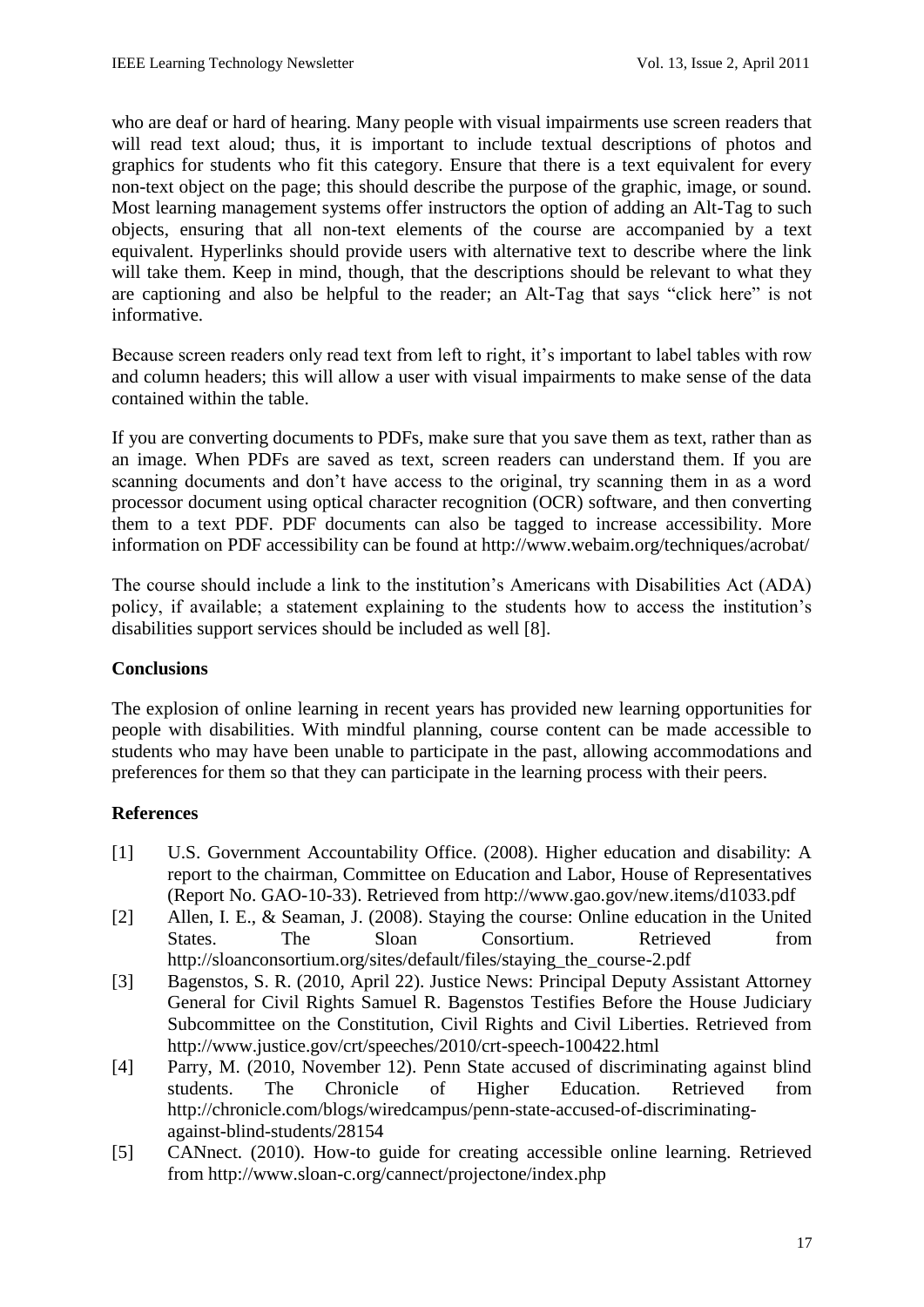- [6] Michigan Virtual University. (2010). Standards for quality online courses. Retrieved from http://standards.mivu.org/standards/access/
- [7] Rose, R. M., & Blomeyer, R. L. (2007). Access and equity in online classes and virtual schools: North American Council for Online Learning. Retrieved from www.inacol.org/docs/NACOL\_EquityAccess.pdf
- [8] Quality Matters. (2009). Standard 8: Accessibility rubric with annotation notes.

**Linda Huglin** Boise State University lhuglin@boisestate.edu

**Shannon Rist** Boise State University shannonrist@u.boisestate.edu

**Bob Casper** Boise State University bobcasper@boisestate.edu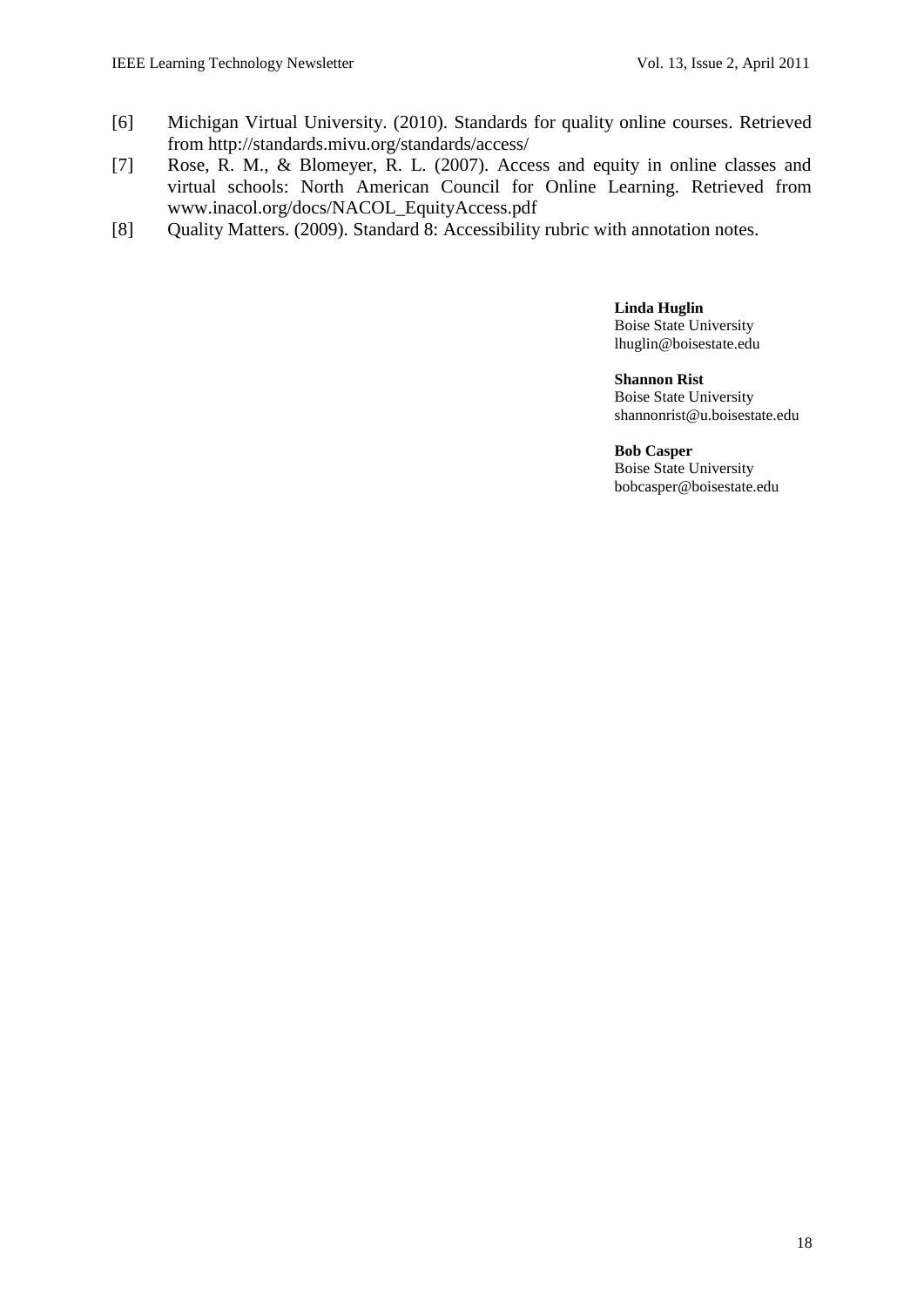# <span id="page-19-0"></span>**Active and Accessible Learning Environments Using DyKnow Vision**

### **Introduction**

Active learning describes various models of instruction that focus on giving ownership of the learning to the learner and encourages active presence during the experience. Students are guided by the professor, but encouraged to be cognitively present in order to benefit from the learning experience.

Johnstone et al. noted that multi-modal and "instructional approaches that accommodate are beneficial to students." The more ways the students can interact in the learning process, the better. When information is presented through several different channels, students are more likely to be successful.

"The well-designed instructional environment employs technologies that enable students to interact with the learning experience in ways that are relevant and enhance learning and can be accessed remotely" (Klenner-Moore, 2011, in press).

## **DyKnow**

DyKnow Vision<sup>™</sup> is an instructional teaching tool used by educators to encourage collaboration and active learning, both within and outside of the classroom setting. DyKnow Vision allows for student access after class hours to review the class lecture (audio recording capabilities) and class notes taken on the computer (real-time play-back features). This ability to review information on demand aids in retention and transfer of the learning.

DyKnow Vision provides an interface for interaction that incorporates note taking with writing and pen tools. The teacher is able to share PowerPoint slides, graphics, audio and web page links for students to review. The teacher creates a session in which students join and participate from their laptop, computer or notepad. These sessions and notebooks are stored on the DyKnow server for retrieval by students for review at any time.

When comparing DyKnow Vision to other software packages, Katie Hahn, Marketing Communications Coordinator for DyKnow, said the following, "As far as the collaborativelive functionality in DyKnow Vision goes, the closest "competitors" are Classroom Presenter and Ubiquitous Presenter. They have lot of the same interactive features but are much less robust than our Vision product. And, in relation to LMS and note-taking software like OneNote, we find that most of our schools use a combination of all three since each of these products offer distinct differences." (Hahn, 2011).

### **DyKnow and Students with Disabilities**

DyKnow Vision is used with students with visual impairments at Appalachian State University in Boone, NC and King"s College in Wilkes-Barre, PA. To assist students" impaired sight, professors use many tools to enlarge or speak the text of a lesson. DyKnow Vision can be effective for the student to enlarge the PowerPoint and lecture notes on his or her screen. Also, visually impaired students may have sensitivities to certain colors. This can be corrected using DyKnow's software on a student's personal tablet by adjusting backgrounds and fonts as necessary for visually impaired students (i.e. white letters on black background).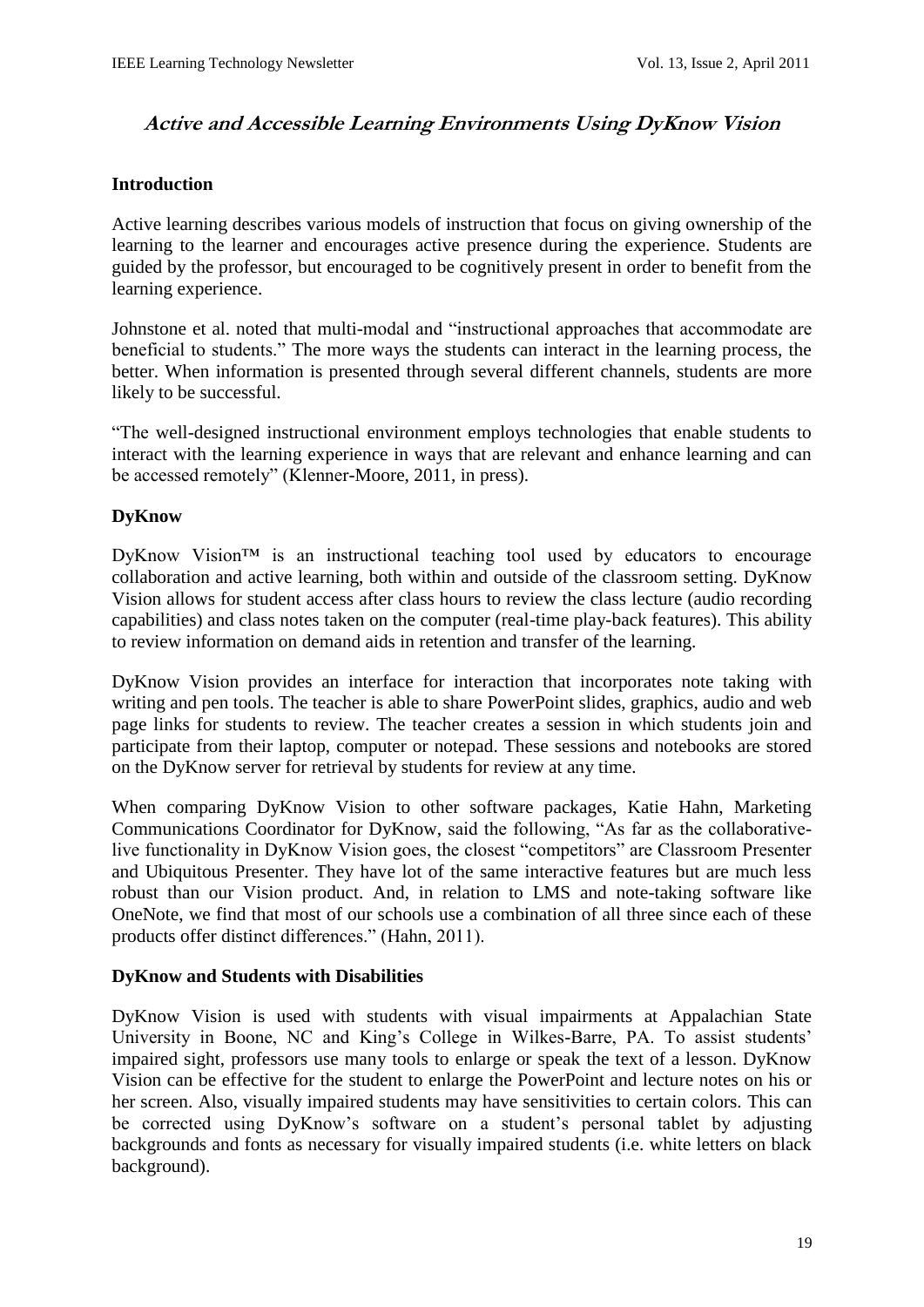Despite all the benefits of the software in the active learning classroom for visually impaired students, there are some issues that need to be improved in order for the program to be fully accessible to this population of students. ZoomText, a magnifier used to enlarge what is on the computer screen, is not compatible with DyKnow Vision. The compatibility of this product with DyKnow Vision for students with only some vision loss is imperative. Also, DyKnow Vision and JAWS, a program that reads words on the screen aloud, are not compatible. For a student with full vision loss, it may be impossible to use DyKnow Vision without JAWS. We have found it helpful to have an assistant or other student work with the screen. The audio recordings are also helpful in this case.

## **DyKnow, Music, and Computers**

DyKnow Vision is specifically used at Appalachian State University by Dr. Jennifer Snodgrass in the upper level Music Theory classroom to aid in teaching aural skills. Instructors can provide blank graphic paper for students, provide an aural excerpt, and students can dictate instantaneously using DyKnow Vision. Snodgrass, of Appalachian State University, says this feature is "very effective…in the theory classroom, I am able to see that the student has ownership of the material" (Snodgrass, 2011).

At King's College DyKnow Vision is being used successfully in several computer and information systems classes. Students enjoyed having the ability to use the computer as a notebook and to share screens with scripts and lesson content. It has been somewhat difficult for the visually impaired student to use DyKnow Vision without the help of a guide.

## **Future Research**

A closer look at using DyKnow Vision and active learning strategies in a classroom with a visually impaired student needs to be considered for both traditional and blended learning environments.

## **Conclusion**

The hallmark of technology is to make the world easier to navigate and to learn. It is incumbent upon designers of technology for learning environments to begin by thinking about those learners who need to be able to participate in active and social learning experiences despite physical limitations. DyKnow is one tool that teachers can use to engage students with activity and give them ample opportunity to interact with the lessons outside of class time. Providing classroom tools that encourage and stimulate active learning is a requirement for successful learning environments.

## **References**

- Johnstone, C., Thurlow, M., Thompson, S., & Clapper, A. T. (2008). The potential for multimodal approaches to reading for students with disabilities as found in state reading standards. Journal of Disability Policy Studies , 18 (4), 219-229.
- Jordan, A. P. (2004, August). Blended Learning and Sense of Community: A comparative analysis with traditional and fully online graduate courses. Retrieved February 2, 2010, from The International Review of Research in Open and Distance Learning: http://www.irrodl.org/index.php/irrodl/article/viewArticle/192/274
- Klenner-Moore, J. (2011, in press). Creating a Context for Activity in Blended Learning Environments: Engaging the Twitchy Fingers. Proceedings from CHI 2011.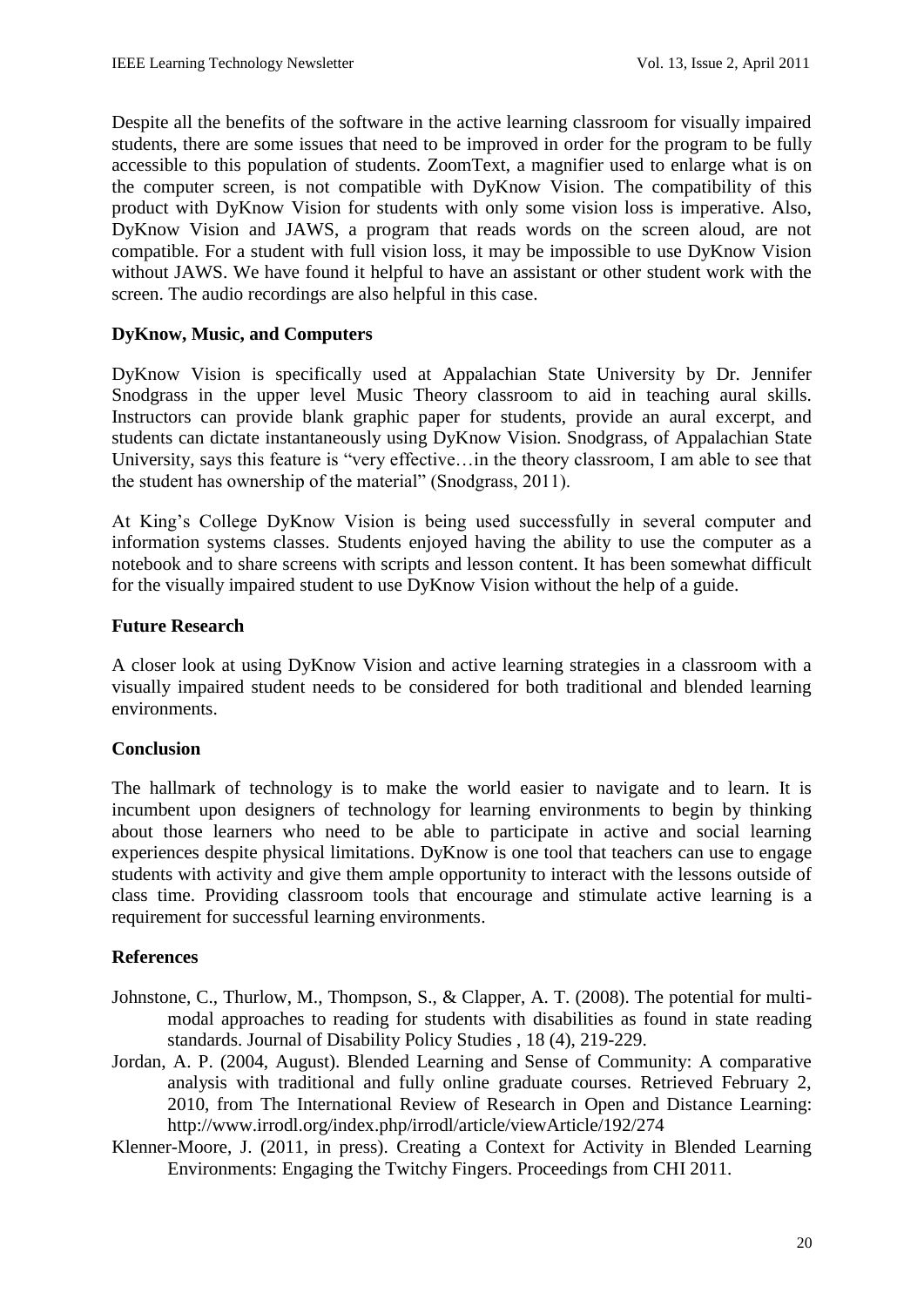- Prensky, M. (2008, May 22). The 21st-Century Digital Learner. Edutopia. http://www.edutopia.org/ikids accessed on 2/2/11.
- Snodgrass, J. S. (2011). Making beautiful music. DyKnow Video Library . Dynamic Knowledge Transfer.

**Anna Johnson** Appalachian University, USA johnsonae@email.appstate.edu

**Jayne Klenner-Moore** King"s College, USA jaynemoore@kings.edu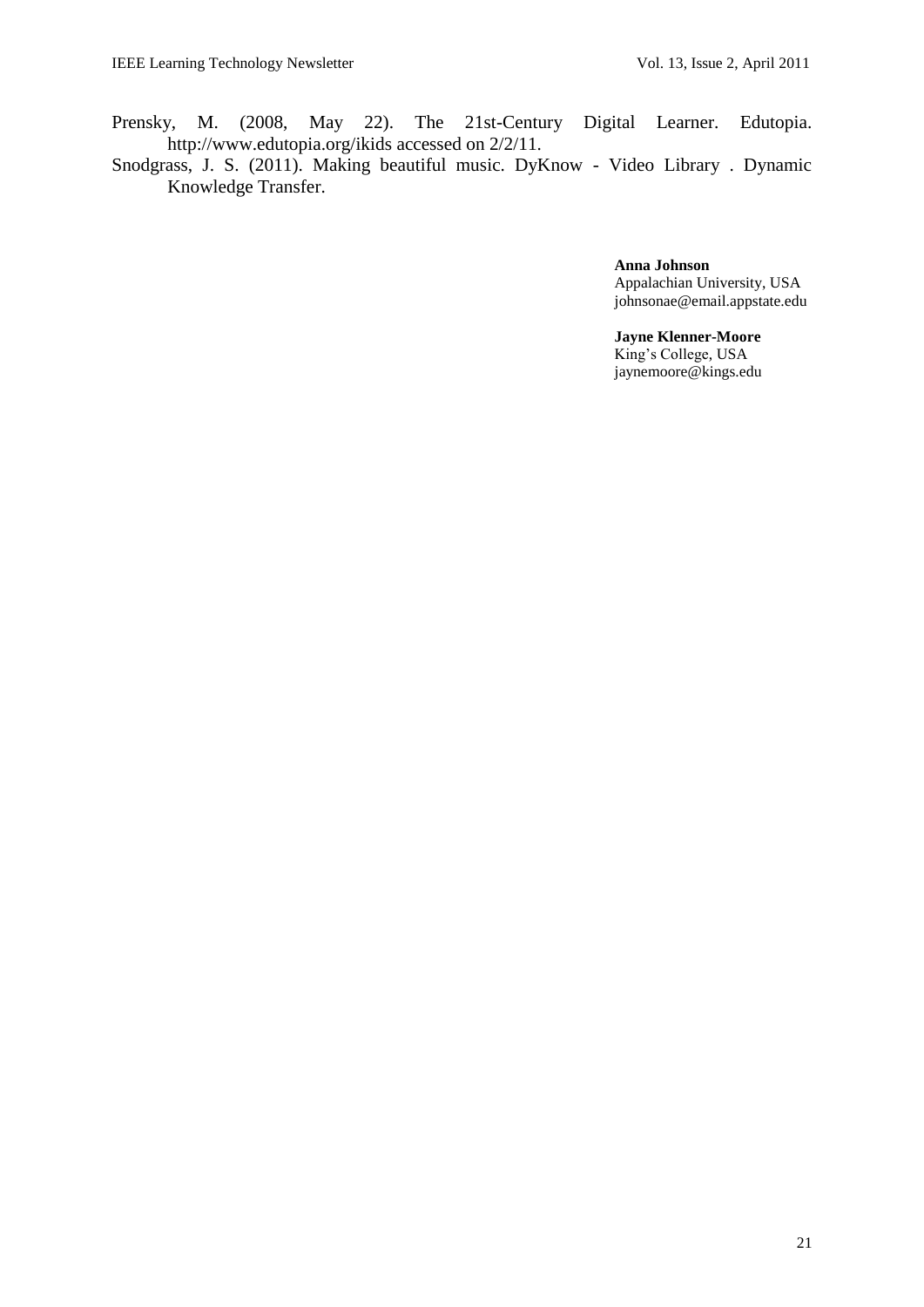<span id="page-22-0"></span>**Regular Articles Section**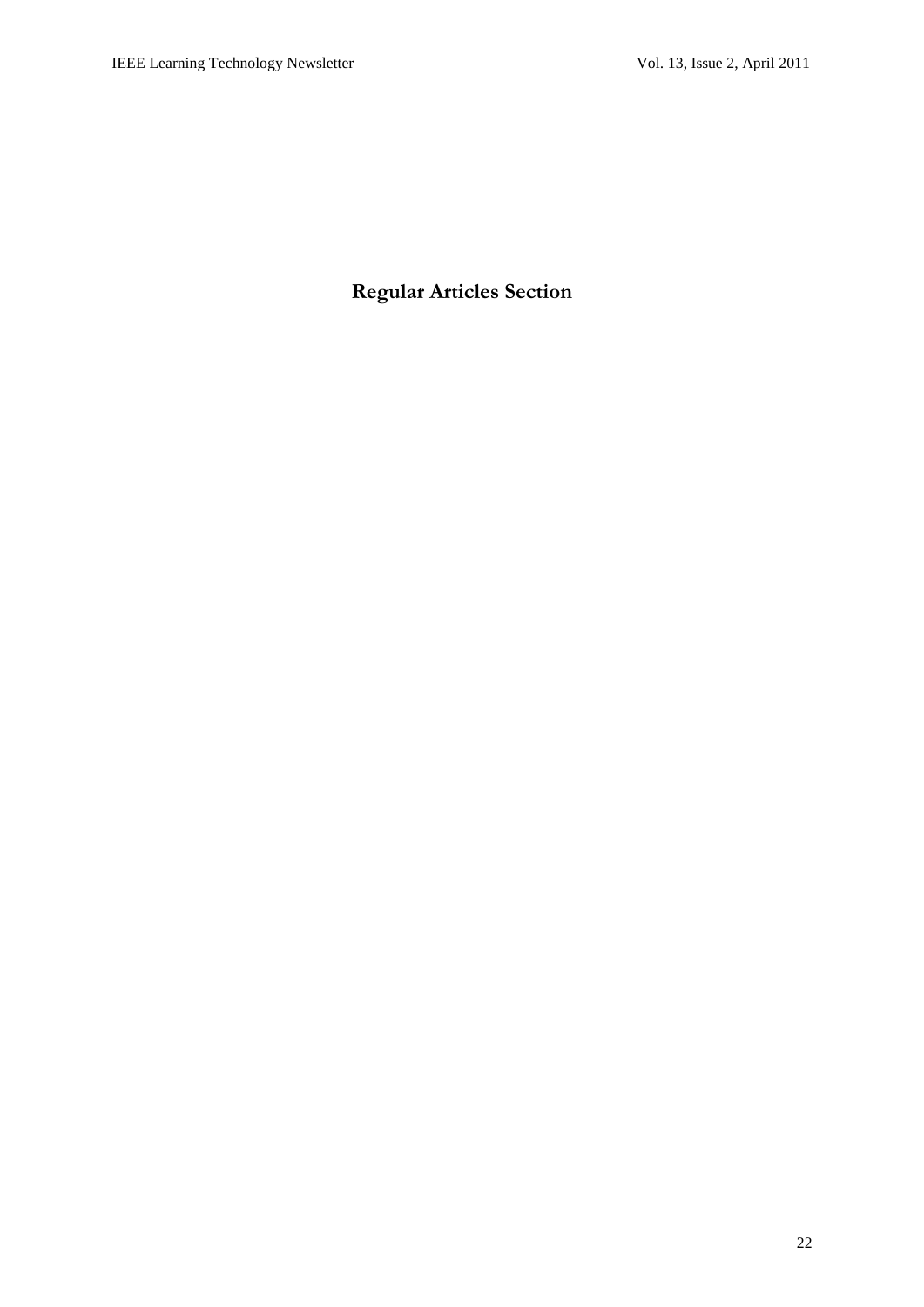# <span id="page-23-0"></span>**Key Findings from a Survey of Student Perceptions of the Course Management System at the University of Florida**

A recent course management system (CMS) evaluation committee at the University of Florida surveyed students to gather their perceptions of CMS tools and functions. The results of this survey are presented here to suggest some trends and issues institutions might consider when reviewing CMS options or other teaching and learning tools.

All UF students (N=52,000+) were invited to participate in the ten question survey, with 1,544 (2.97%) responding. Class ranks distributed fairly evenly though with a low response rate from professional students [Figure 1].

| <b>Class Rank</b>       | Count | %    |
|-------------------------|-------|------|
| Freshman                | 267   | 18%  |
| Sophomore               | 227   | 16%  |
| Junior                  | 294   | 20%  |
| Senior                  | 283   | 20%  |
| <b>Graduate Student</b> | 291   | 20%  |
| Professional Student    | 84    | 6%   |
| Total                   | 1,446 | 100% |

**Figure 1 – Class ranks of student respondents**

Distribution of respondents by college [Figure 2] is self-explanatory. Dentistry, Law, and Veterinary Medicine probably had fewer responses because they do not currently use a CMS.

| What is your college affiliation(s)? | Count        | %     |
|--------------------------------------|--------------|-------|
| Agricultural and Life Sciences       | 166          | 11%   |
| <b>Business Administration</b>       | 216          | 15%   |
| Design, Construction and Planning    | 19           | 1%    |
| Dentistry                            | $\mathbf{1}$ | 0%    |
| Education                            | 58           | 4%    |
| Engineering                          | 222          | 15%   |
| <b>Fine Arts</b>                     | 28           | 2%    |
| Health and Human Performance         | 58           | 4%    |
| Journalism and Communications        | 81           | 6%    |
| Law                                  | 6            | $0\%$ |
| Liberal Arts and Sciences            | 451          | 31%   |
| Medicine                             | 11           | $1\%$ |
| Nursing                              | 44           | 3%    |
| Pharmacy                             | 111          | 8%    |
| Public Health and Health Professions | 55           | 4%    |
| Veterinary Medicine                  | 6            | 0%    |
| Undeclared                           | 33           | 2%    |

**Figure 2 – College affiliation of respondent students**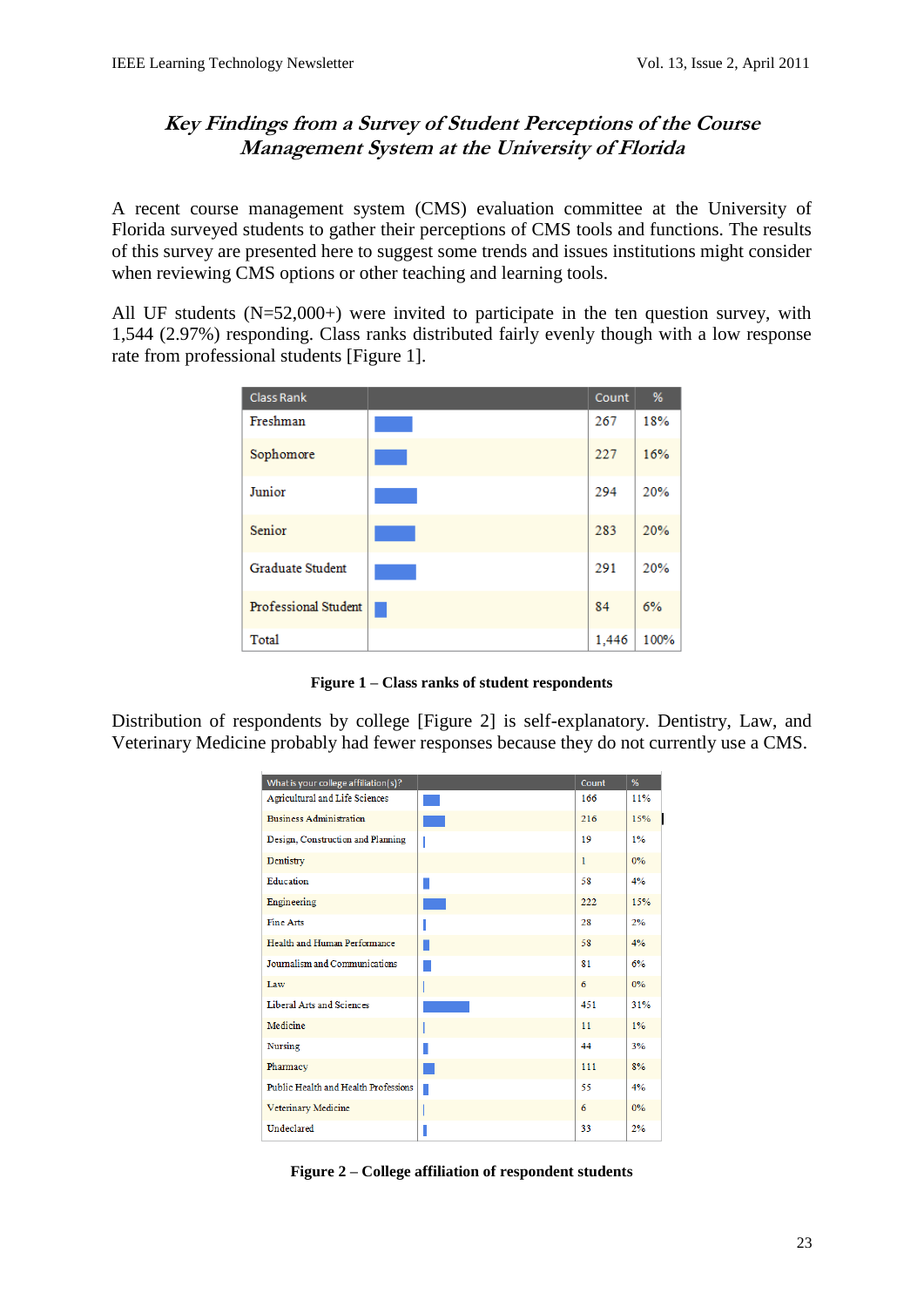Respondents were 74% on-campus and 26% distance education. This distribution is not reflective of the actual population of the University, with distance education students being over-represented.

86% of respondents reported using a CMS and 14% reported no use. However, later openended responses suggest that many "non-users" had, in fact, used a CMS. Because the survey did not define or give examples of CMSs, uncertainty may have created confusion.

1140 respondents (92%) identified the system as very useful, useful, or somewhat useful [Figure 3]; further evidence for the importance of CMSs.

|                     | Response | %    |
|---------------------|----------|------|
| Very Useful         | 422      | 34%  |
| <b>Useful</b>       | 488      | 39%  |
| Somewhat Useful     | 230      | 19%  |
| Neutral             | 31       | 3%   |
| Somewhat Useless    | 38       | 3%   |
| <b>Useless</b>      | 17       | 1%   |
| <b>Very Useless</b> | 11       | 1%   |
| Total               | 1,237    | 100% |

**Figure 3 – How useful do you think the e-learning system is for your experience as a student?**

Students were next asked to use a response matrix to indicate the most valuable CMS tools. Responses indicated that viewing grades, announcements, syllabus, assignments, assessments, discussions, and mail were the top choices [Figure 4]).



**Figure 4 – Student valuation of features in the current UF CMS**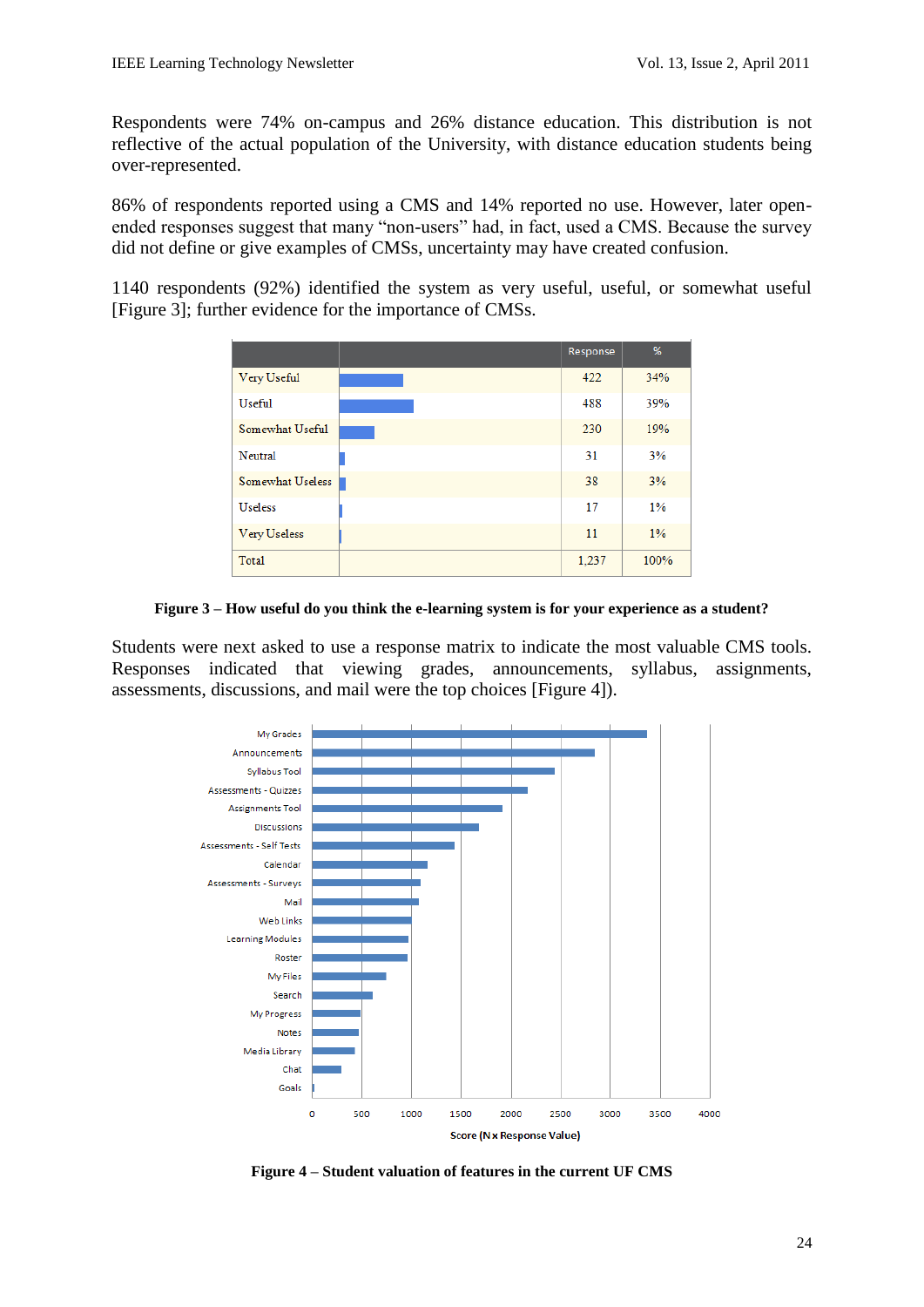To ask about new CMS features, students received a short list of tools under consideration for campus-wide adoption. As seen in Figure 5, file sharing and social bookmarking were most desired while portfolios and wikis scored low.



**Figure 5 - Student responses regarding new tools in the future UF CMS**

A final, open-ended question sought input about improving the CMS. Students most frequently cited the need for a better user interface. Some students also noted that instructors complain about systems being difficult to use and indicated that learning might be enhanced if the system was more "instructor-friendly," decreasing time required for assessment results and improving performance feedback. Students also desired better features in the email and in the calendar. Finally, a small number of students noted that future systems needed to be more compatible with Apple devices.

## **Response Analysis**

Analyzing responses to the open ended questions provided additional insight. For example, while the "objective" questions did not ask about student perceptions of instructor CMS use, written responses indicated mixed student perceptions. Likewise, student responses document instructor perceptions that administration rarely values use of the CMS. Both insights have important implications for institutional support units and campus administration.

Running word analysis of the text responses elicited interesting themes. For example, when asked about improvements to the CMS, students familiar with CMSs wrote most frequently of "teachers," "tools," and "grades" [Figure 6].

| <b>Teachers</b> | 128 | Email              | 50 |
|-----------------|-----|--------------------|----|
| Tools           | 97  | Features           | 46 |
| Grades          | 87  | <b>Discussions</b> | 39 |
| Processes       | 74  | Video              |    |
| Exams           | 65  |                    |    |

**Figure 6 - Commonly used terms in text responses of students claiming familiarity with course management systems**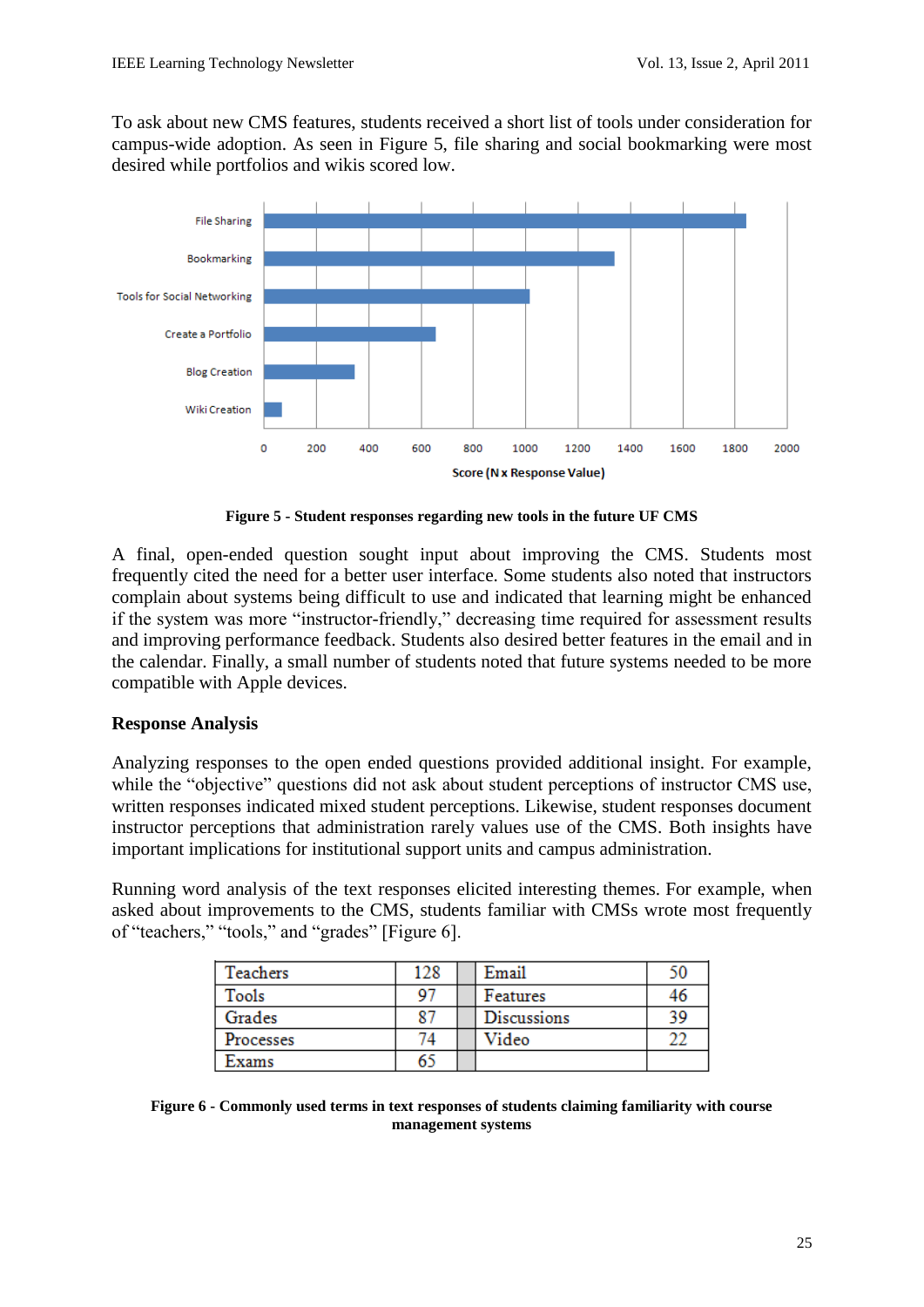That "teachers" appears most frequently suggests that students are aware of teacher attitudes toward, and competence with the CMS. Comments also suggest that students want teachers to use the CMS; but they also want them to use it effectively.

Students who indicated no familiarity with CMSs were asked for recommendations, and used "system," "courses," and "computer" as their most common terms [Figure 7].

| System   | 24 | Students |    |
|----------|----|----------|----|
| Courses  |    | Teachers | 10 |
| Computer | 15 | Work     |    |
| Class    | 14 | Access   |    |
| Grades   |    | File     |    |

#### **Figure 7 - Commonly used terms in text responses of students claiming lack of familiarity with course management systems**

It is interesting that students lacking familiarity with CMSs expressed concerns about the "system" – perhaps indicating anxiety about learning a new system. Likewise, it is notable that concerns about teachers drop while broader concerns about "courses," "computer," and "class" become top concerns.

Additional analysis indicated that responses generalized into three categories: 1) tools that empower self-monitoring, 2) enhance course-specific communication, and 3) provide information about the course [Figure 8]. That students seem to value most tools that empower self-monitoring has important implications for instructors given the broad impression that self-quizzes, practice tests, etc. are among the most under-utilized capabilities of CMSs.

| <b>Empower Self-Monitoring</b>       |     |  |
|--------------------------------------|-----|--|
| Grades                               | 385 |  |
| Assignments                          | 96  |  |
| Assessments                          | 234 |  |
| <b>Course Specific Communication</b> | 463 |  |
| Communication                        | 395 |  |
| Discussion                           | 68  |  |
| <b>Information about course</b>      | 129 |  |
| Syllabus                             | 35  |  |
| Announcements                        | 94  |  |

| Figure 8 – Most valuable CMS tools as indicated by students |  |  |  |  |  |  |  |
|-------------------------------------------------------------|--|--|--|--|--|--|--|
|-------------------------------------------------------------|--|--|--|--|--|--|--|

## **Conclusions**

While we have not done a systematic evaluation of tool use in the University CMS, it is our impression that most courses limit themselves to presenting the syllabus, course files, and readings, and perhaps reporting grades to students. This study suggests that students want instructors to make more extensive and consistent use of available CMS tools for student progress monitoring (grades, progress indicators, self-assessments), for the "instant feedback" of online quizzing and testing, and for communication (mail, discussions).

At the same time however, the rapid growth in both hybrid and distance education raises many considerations that were not examined. For example, would on-campus and distance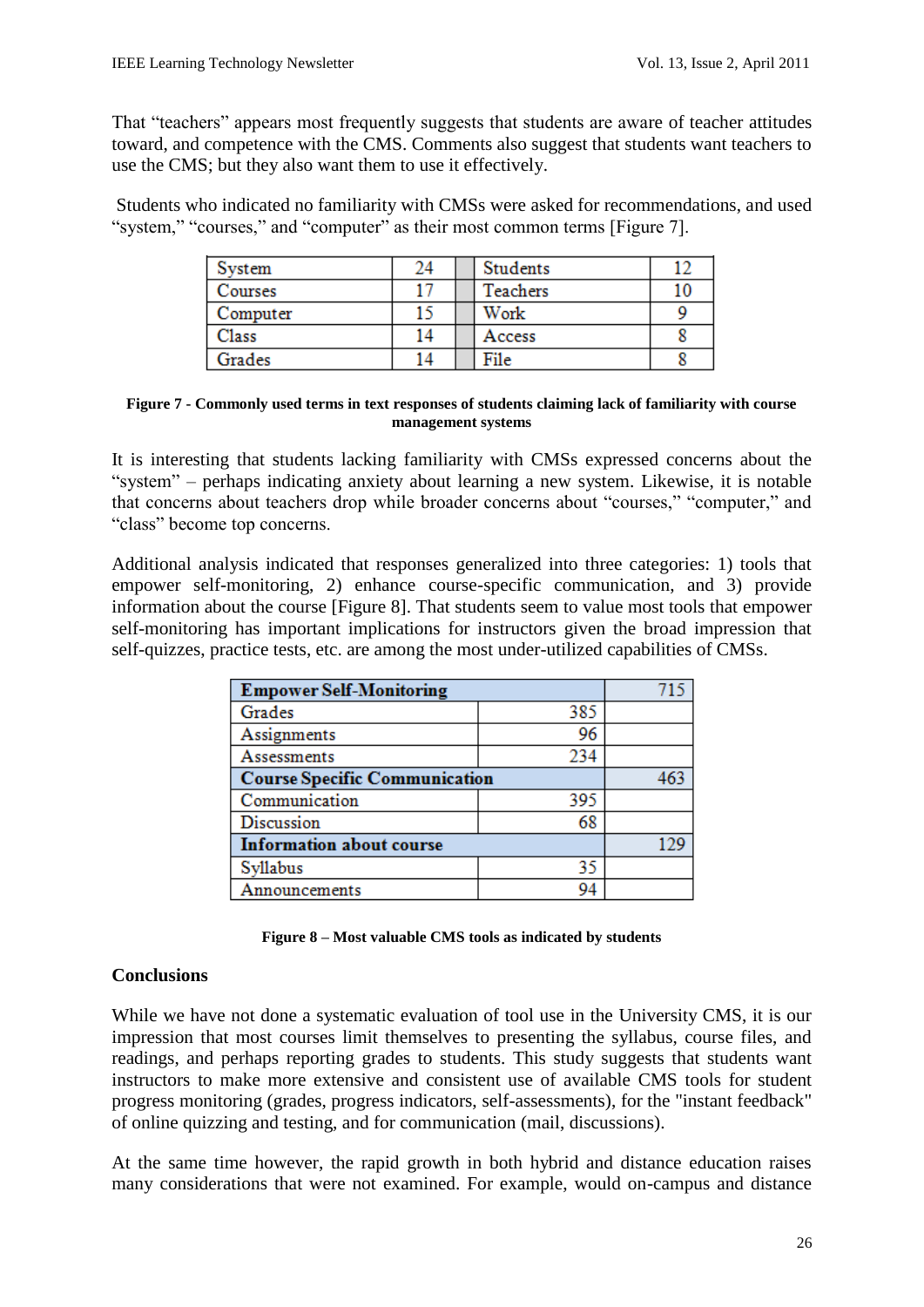education students identify different preferences and priorities for tools? Future survey efforts might consider how to isolate these populations and compare how they rank tools and functions.

### **References**

- Fritz, J. and Readel, K (2011). "A Case for Leveraging the Online Grade Book." Presentation at the ELI 2011 Annual Meeting.
- Smith, S., G. Salaway, and J. Caruso (2009). "The ECAR Study of Undergraduate Students and Information Technology." ECAR. Retrieved 12/24/2009 from http://www.educause.edu/Resources/TheECARStudyofUndergraduateStu/187215

**Douglas Johnson** University of Florida, USA wanderer@ufl.edu

**Tawnya Means** University of Florida, USA tawnya.means@warrington.ufl.edu

#### **Randy Graff**

University of Florida, USA rgraff@ufl.edu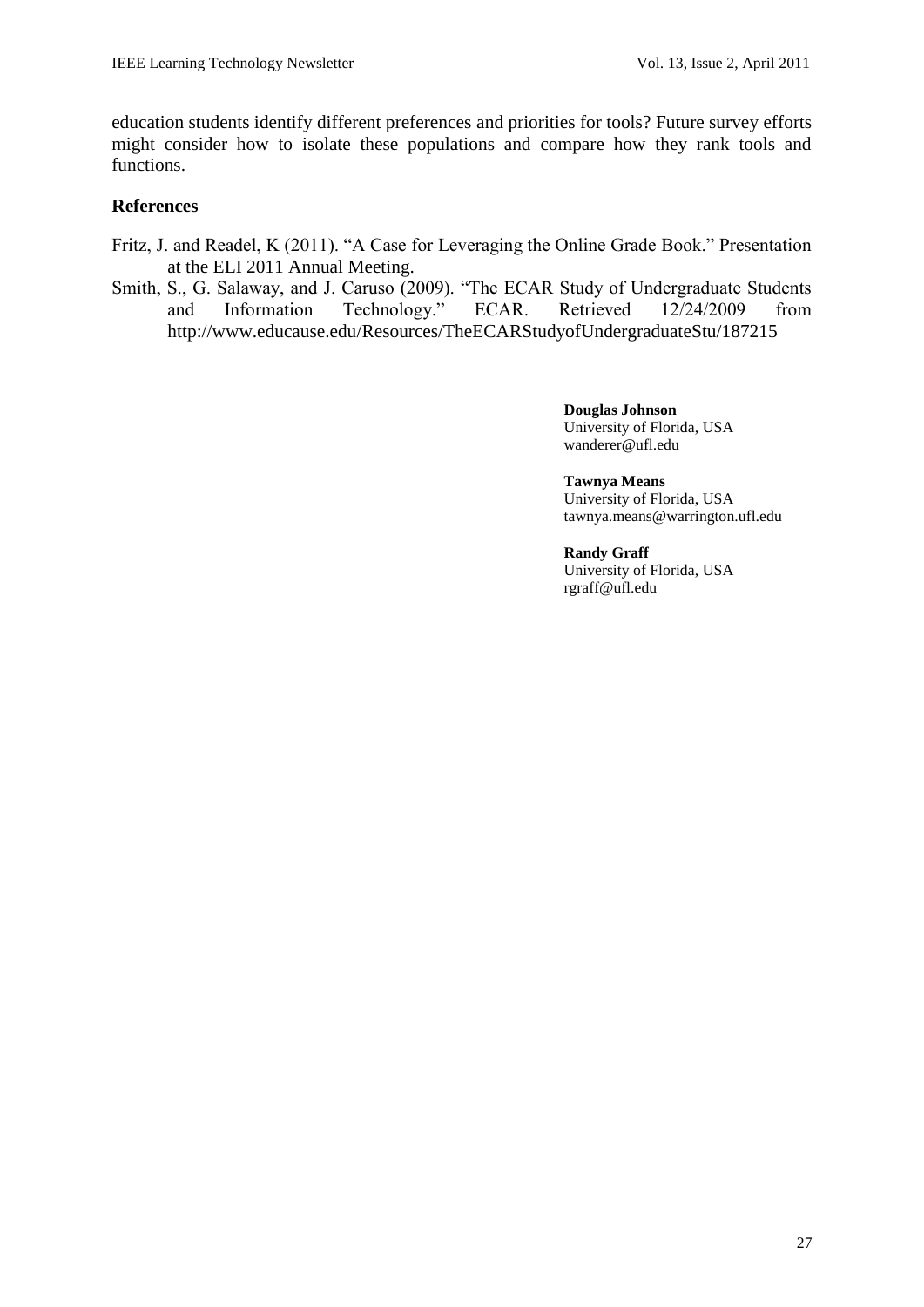## <span id="page-28-0"></span>**Modelling an eLearning environment for learning programming languages**

### **Introduction**

It is widely accepted that solving programming exercises is fundamental to learn how to program. Nevertheless, solving exercises is only effective if students receive an assessment on their work. An exercise solved wrong will consolidate a false belief, and without feedback many students will not be able to overcome their difficulties. However, creating, managing and accessing a large number of exercises, covering all the points in the curricula of a programming course, in classes with large number of students, can be a daunting task without the appropriated tools working in unison. This involves a diversity of tools, from the environments where programs are coded, to automatic program evaluators providing feedback on the attempts of students, passing through the authoring, management and sequencing of programming exercises as learning objects. We believe that the integration of these tools will have a great impact in acquiring programming skills.

Our research objective is to manage and coordinate a network of eLearning systems where students can solve computer programming exercises. Networks of this kind include systems such as learning management systems (LMS), evaluation engines (EE), learning objects repositories (LOR) and exercise resolution environments (ERE).

Our strategy to achieve the interoperability among these tools is based on a shared definition of programming exercise as a Learning Object (LO).

#### **Programming Exercises as Learning Objects**

The concept of Learning Object (LO) is crucial for the standardization on eLearning [1]. The latest standard for LOs is the IMS Common Cartridge (IMS CC) [2]. An IMS CC learning 2object assembles resources and metadata described by a manifest. We developed an XML dialect called *PExIL*, standing for *Programming Exercises Interoperability Language*. The aim of PExIL is to consolidate in a single document all the data required in the programming exercise life-cycle, from when it is created to when it is graded, covering also the resolution, the evaluation and the feedback. PExIL documents can be used for authoring LOs containing programming exercises.

The generation of an LO is based on a valid PExIL instance as depicted in Figure 1. The Generator tool uses as input a solution file and produces automatically several resources (e.g. exercise description, test cases and feedback files) described by a valid IMS CC manifest and wrapped up inside a ZIP file.

Nevertheless, the impact of PExIL is not confined to authoring since these documents are included in the LO itself and they contain data that can be used in its life-cycle, to present the exercise description in different formats, to regenerate test cases or even to produce feedback to the student.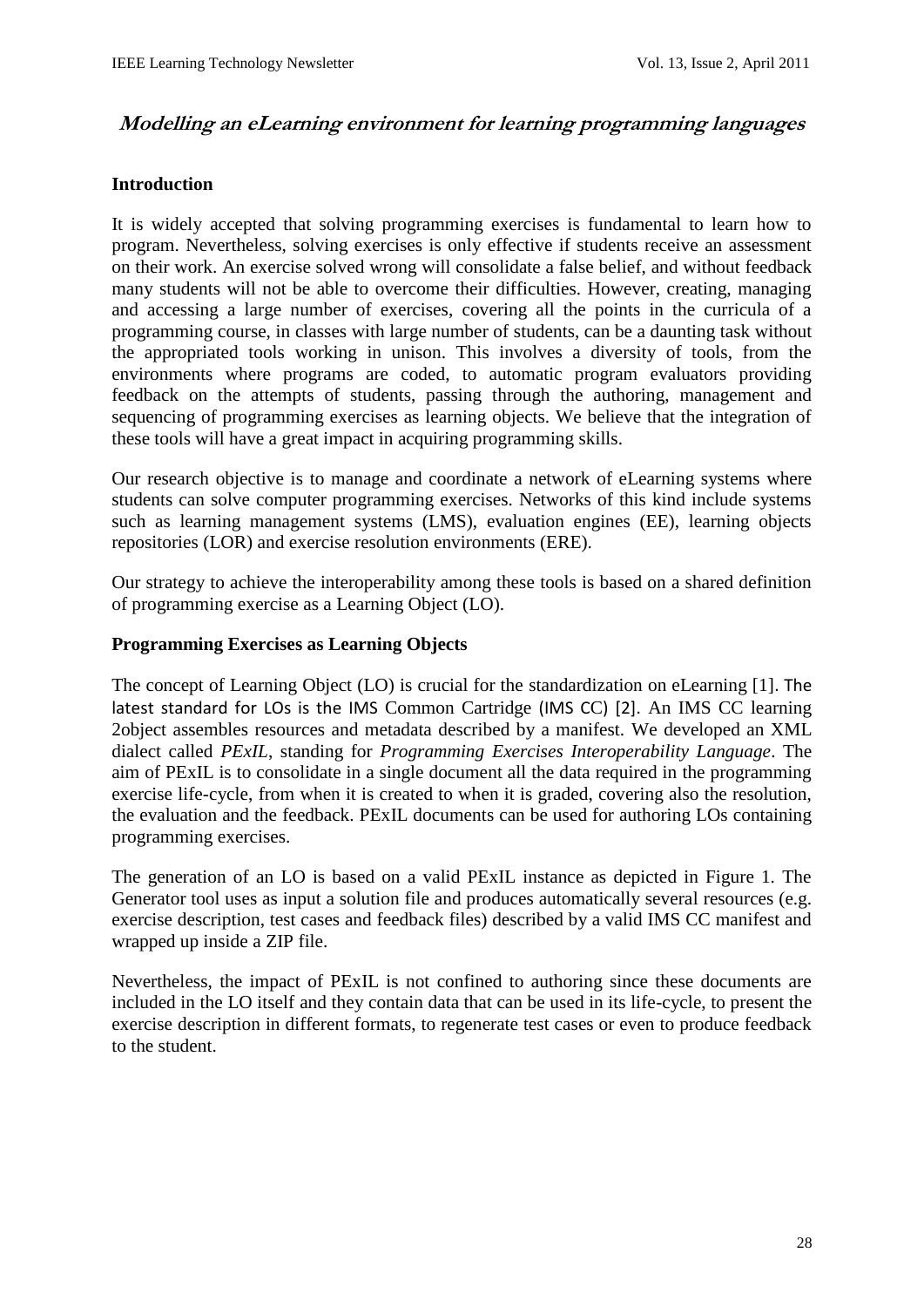

**Figure 1 – Structure of a programming exercise as a LO**

## **Environment for learning programming languages**

The previous LO definition will be used in a learning process regarding the automatic evaluation of programming exercises. The evaluation of programming exercises involves the following types of services:

- Learning Management System to manage and retrieve the exercises to the learners. We chose the Moodle LMS since it is a free and open-source LMS with a significant share on the LMS market [3];
- Learning Objects Repository to persist LOs and related meta-information. We developed a specialized repository named crimsonHex [4] which currently stores more than 2000 programming exercises;
- Evaluation engine to evaluate and produce feedback on the learners' attempts to solve the exercise. We will use the Mooshak system as the evaluation engine based on a shared service [5];
- Exercises Resolution Environment to code the attempts of solving an exercise. We will use the Eclipse IDE since it is a free, widely used and open-source solution.

Figure 2 shows the integration of these services in a pedagogical learning process. In this particular scenario the teacher starts by setting a number of activities in the LMS, including the resolution of programming exercises. To select the relevant programming exercises the teacher 1) searches for relevant exercises in the repository. Then, the learner 2) tries to solve the exercises set be the teacher using an Experimentation Environment (e.g. Eclipse IDE). The IDE 3) recovers exercises descriptions from the repository showing them to the student. After coding the program the learner 4) send an attempt to the Evaluation Engine. The Evaluation Engine 5) recovers test cases from the repository. The learner may submit repeatedly, integrating the feedback received from the Evaluation Engine. In the end, the Evaluation Engine 6) sends a grade to the LMS that records it and reports the LO usage data back to the repository.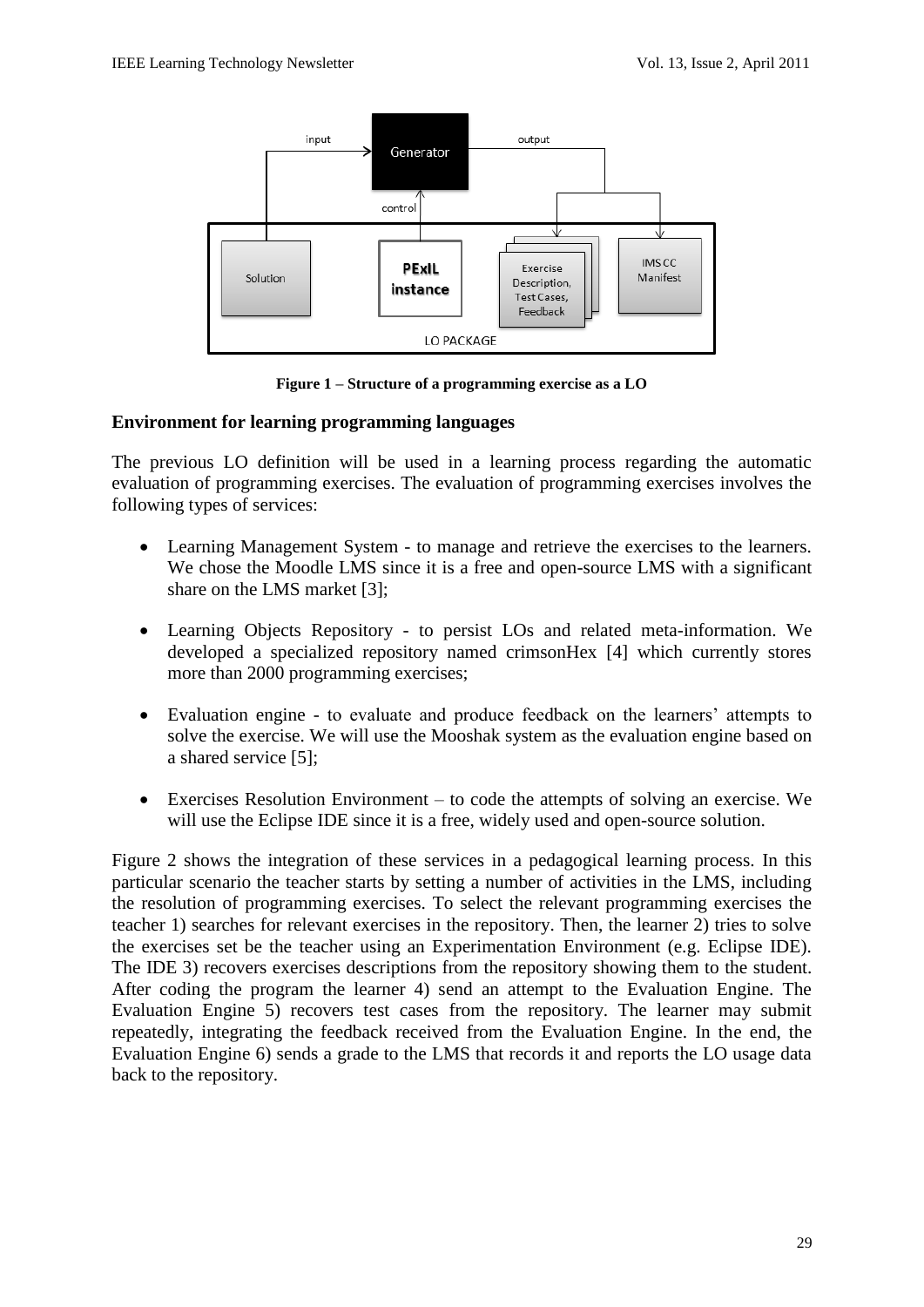

**Figure 2 – Service integration in a pedagogical learning process [4]**

### **Future Work**

We are currently finishing the development of the generator engine to produce a LO compliant with the IMS CC specification. The generator uses the PExIL definition to produce a set of resources related with a programming exercise such as exercise descriptions in multiple languages, input and output test files, feedback and a manifest file used to describe the programming exercise as a whole. This tool could be used as an IDE plug-in or through command line based on a valid PExIL instance.

- [1] Friesen, N.: Interoperability and Learning Objects: An Overview of E-Learning Standardization". Interdisciplinary Journal of Knowledge and Learning Objects. 2005.
- [2] IMS CC Specification Version 1.0<http://www.imsglobal.org/cc/index.html>
- [3] Davis, B., Carmean, C. and Wagner, E.D. (2009). The Evolution of the LMS: From Management to Learning - Deep Analysis of Trends Shaping the Future of eLearning, Sage Road Solutions, LLC.
- [4] Queirós, R. and Leal, J.P.: CrimsonHex: a Service Oriented Repository of Specialized Learning Objects. 11th International Conference on Enterprise Information Systems, Milan, Italy, May 2009.
- [5] Queirós, R. and Leal, J.P.: Specifying a service for programming exercises evaluation in the E-Framework. The 9th International Conference on Web-based Learning, Shanghai, China, December, 2010.
- [6] Leal, J.P. and Queirós, R.: Modelling text file evaluation processes, in "2010 International Workshop on Cognitive-based Interactive Computing and Web Wisdom (CICW'10)", Springer-Verlag, December 2010.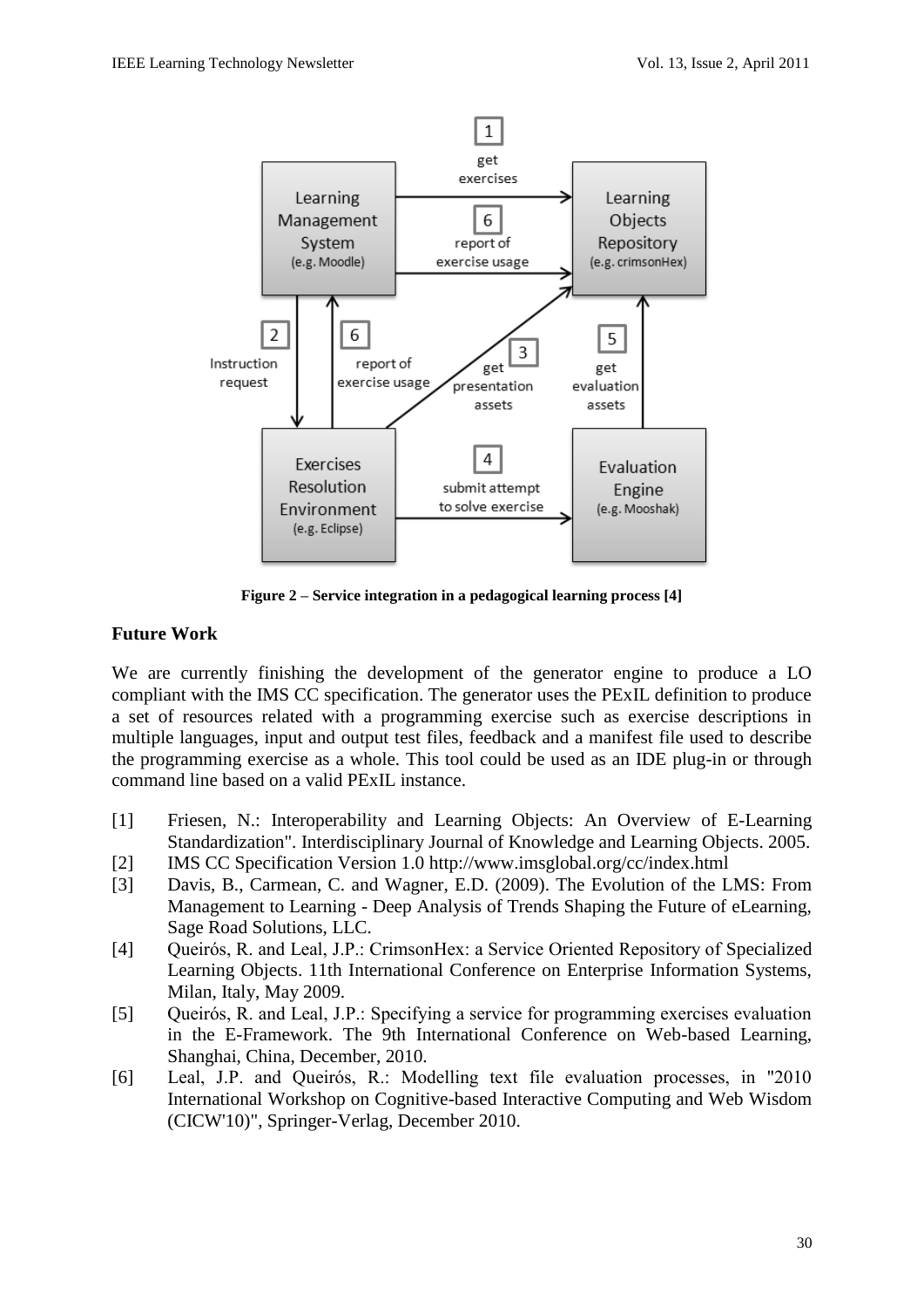#### **Ricardo Queirós**

CRACS & DI-ESEIG/IPP, Portugal ricardo.queiros@eu.ipp.pt

**José Paulo Leal** University of Porto, Portugal [zp@dcc.fc.up.pt](mailto:zp@dcc.fc.up.pt)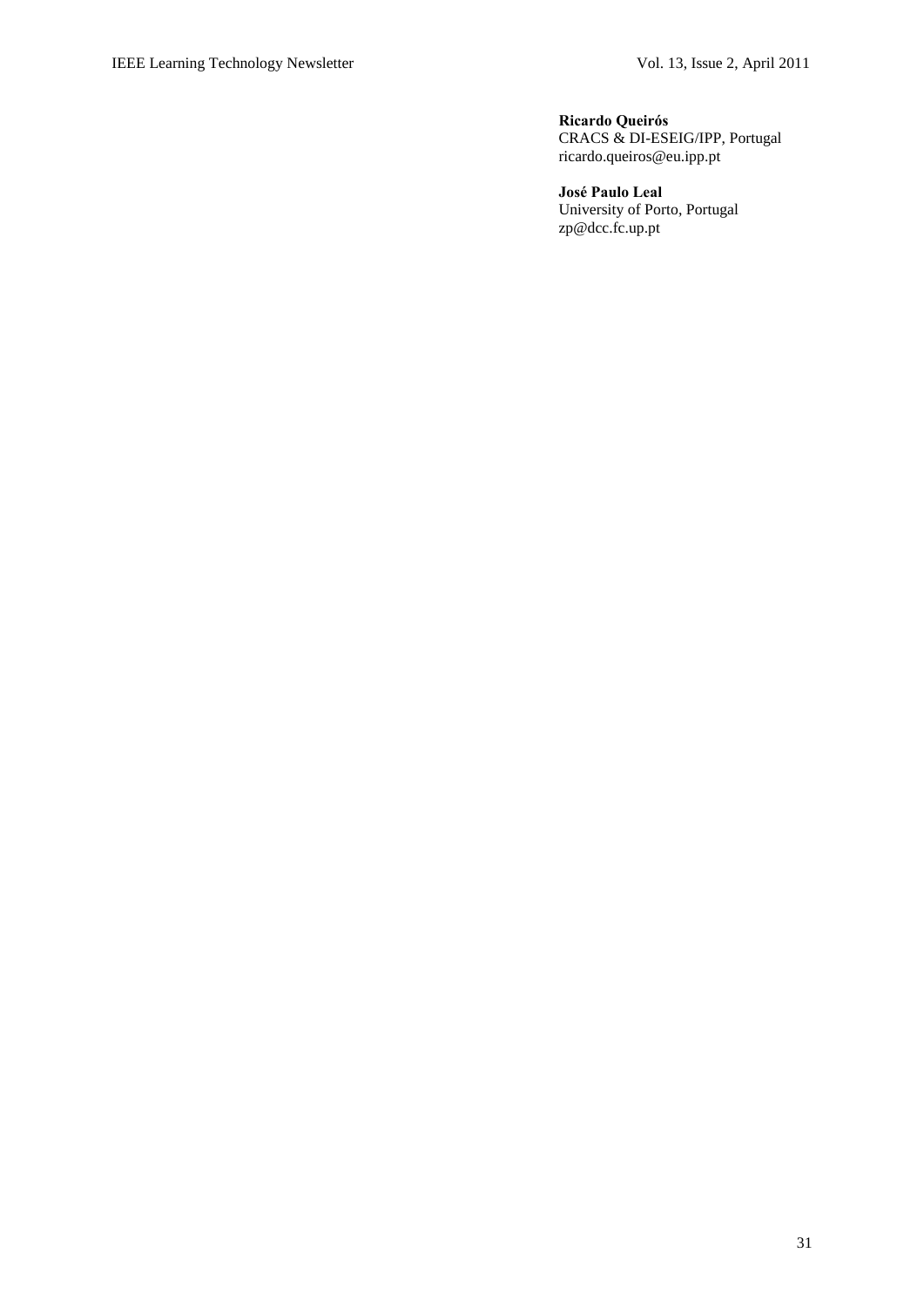# <span id="page-32-0"></span>**The Technological and Pedagogical Aspects of Developing and Operationalizing an Online Media Production Course**

## **Introduction**

As the field of distance education advances, the boundaries between which types of curricular content can and cannot be taught online is blurring. Advancements in educational technology and internet access are allowing en mass delivery of digital instruction to take place. In this article the authors describe the process and challenges experienced while approaching and surpassing what once stood as a technological and pedagogical barrier in distance education course offerings. The innovations in course conception and learning dynamics that made it possible to successfully design and offer an online multimedia production course are discussed.

### **Background**

When first faced with the challenge of developing an online media production course in order to meet a need in department curriculum, the course type and primary production methods were identified by various research sources. According to Start, Piwinsky and Lamberski (2010) photography has been identified as the production course which is seen as most favorable by university students to be offered online in the future. In addition, Sadik (2008) discusses a multimedia production process involving still photographs and audio to create digital stories. The development of this course follows the need identified by Start, et al. (2010) and a production format which is similar to that identified and implemented by Sadik (2008). Thus, a multimedia format for the delivery of a documentary photography course was chosen. The constructivist approach of learning being viewed as a process of instructor facilitation rather than direct knowledge conduction (Savery & Duffy, 1996) was chosen as the primary theoretical framework for the course.

### **Course Design**

The course was primarily designed to provide the student with information, instruction and an obstacle/project within each major section. Students would create digital stories by means of taking their own documentary photographs along with music, captions, video effects, transitional effects and creative license and create three to five minute video clips in the given software package. Theoretical, historical and practical information along with guidelines, tutorials and examples were presented to the students through the learning management system (LMS). Within this stepped process, the learners were then presented with an obstacle/project that took the form of a documentary photography assignment where they would have to apply the unit specific instruction and tools in order to complete the tasks at hand. These pedagogical methods may be somewhat usual; however the greater challenge and need for innovation came with meshing the basic instructional principles with the technological needs inherent in the curriculum. The primary LMS used was Moodle. However, the University Project Directory information management system (IMS) was required to manage and upload the large video files in excess of 50-100+ MB. Students would then work back and forth between the LMS and IMS to fulfill various course functions. The LMS was utilized for dissemination of content and instructor feedback while the IMS was used for students to turn in their assignments to the instructor for evaluation.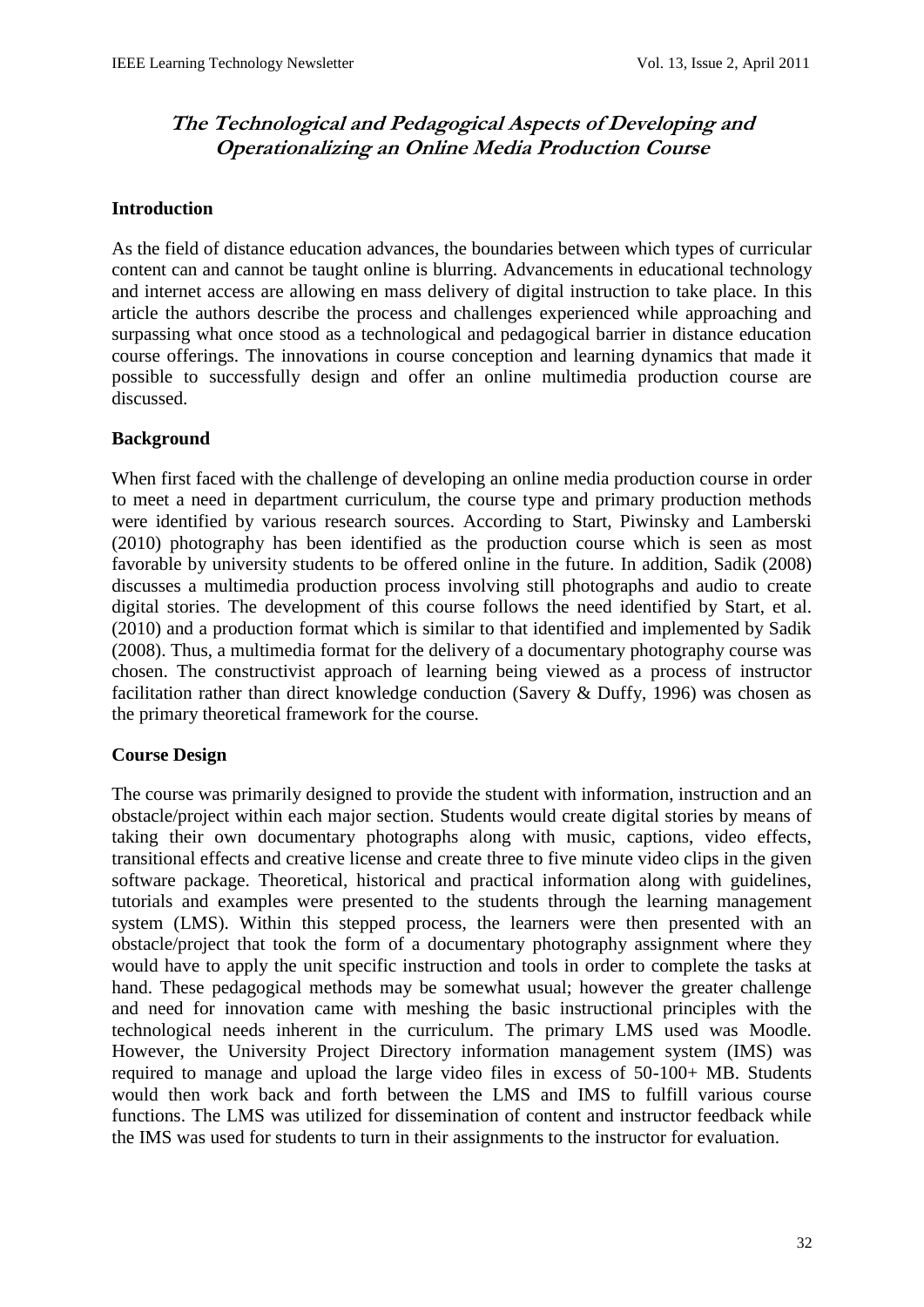### **Implementation**

On paper, the instructional and technological strategy was sound and approved; however when it was piloted during the first offering of the online course, various unexpected needs and issues arose. Levels of familiarity with the IMS and LMS were overestimated by course designers and remedial instruction along with an unforeseen high volume of clarifications had to be delivered to some of the students in order to approach content mastery. However, after the initial confusion, the course began to run as intended and the majority of students were able to master the technological aspects of the course and focus on documentary photography content. This fact is noteworthy. However, the required synergy between IMS and LMS was never realized by some of the students who struggled with the basic technology involved with online learning for the duration of the semester. It then came to the authors" attention that for some students the course unintentionally became a vehicle to teach the technology. This became more of the focus for the course, almost forcing the primary documentary photography content aspects to become secondary. In such cases, bridging the gap between the technology as a delivery system and the actual course content became the central concern for the instructors involved.

#### **Discussion and Conclusion**

The question remains: Can teaching media production courses through a distance education model be effective? Information gained from the implementation of this pilot online offering can only suggest a direction for this type of pedagogy. Student results from this experiment would indicate that online delivery of production courses is not only plausible, but often desirable from the vantage point of some students. The technology of delivery has been shown to work if the students commit to the process. If they do not, then the students tend to meet insurmountable obstacles to their success, not only facing difficulty mastering the aesthetic and theory-bound content but also the technological skills needed to actually perform the required tasks online. Initially entering into this arena may not be for the fainthearted, but the rewards of such an experience may help enhance and refine the quality of educational curricula in the  $21<sup>st</sup>$  century.

#### **Acknowledgements**

Special thanks to Ms. Jennifer Tissue for assistance with proofreading and formatting.

### **References**

- Sadik, A. (2008). Digital storytelling: a meaningful technology-integrated approach for engaged student learning. *Educational technology research and development*, 56(4), 487-506.
- Savery, J., & Duffy, T. (1996). Problem based learning: An instructional model and its constructivist framework. *Constructivist learning environments: Case studies in instructional design*, 135-148.
- Start, J., Piwinsky, M. & Lamberski, R. (2010). An Assessment of the ownership, usage, and, Access of Communication Technology, Software and Hardware by Undergraduate Students in the Communications Media Department at the Indiana University of Pennsylvania. In D. Gibson & B. Dodge (Eds.), *Proceedings of Society for Information Technology & Teacher Education International Conference 2010* (pp. 896-904). Chesapeake, VA: AACE.